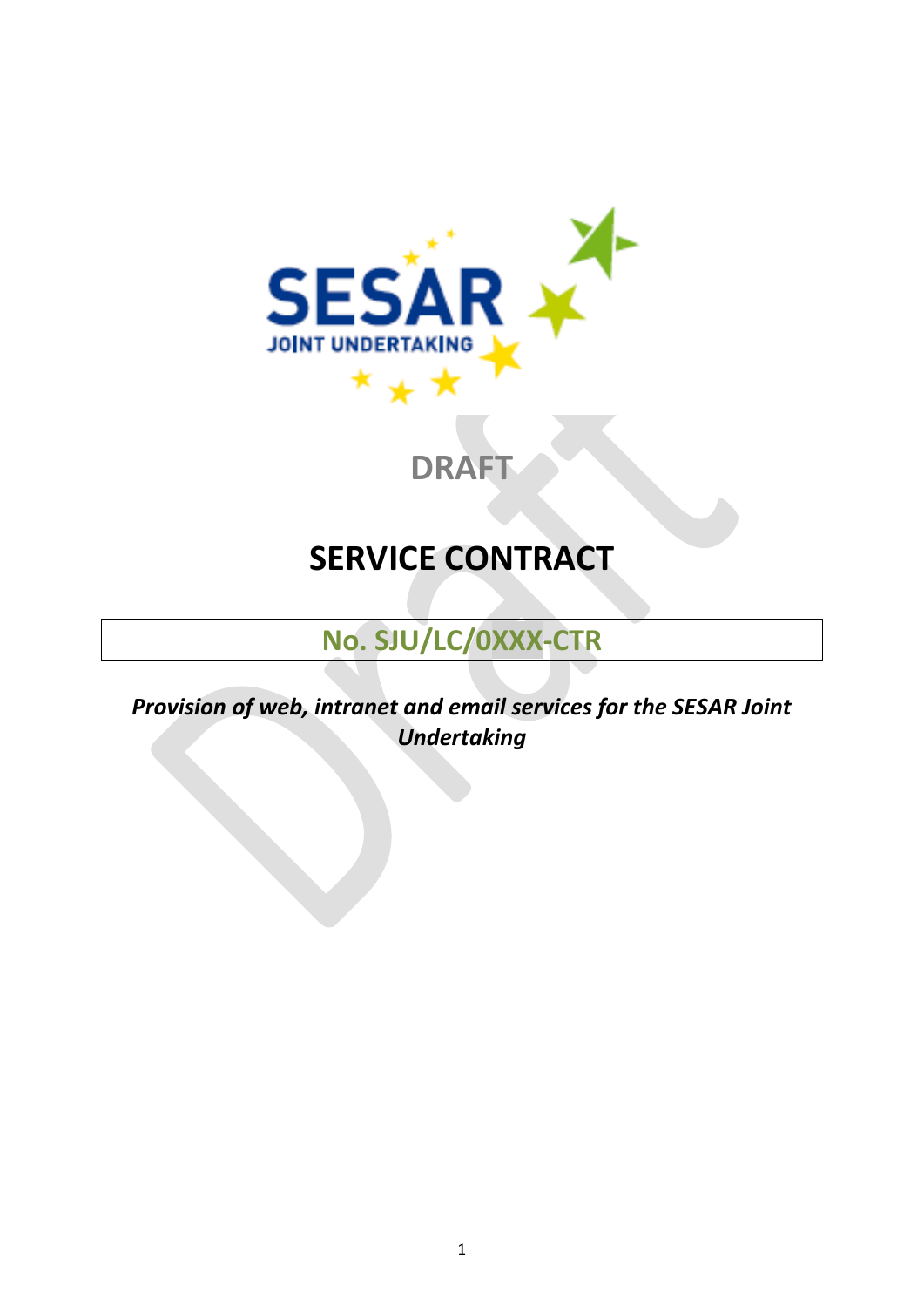1. The SESAR JOINT UNDERTAKING (hereinafter referred to as "SJU" or "contracting authority"), a joint undertaking within the meaning of Article 187 of the Treaty on the Functioning of the European Union, set up by Council Regulation (EC) No 219/2007 of 27 February 2007 on the establishment of a Joint Undertaking to develop the new generation European air traffic management system (SESAR), as amended by Council Regulation (EC) No 1361/2008 of 31 December 2008, and further amended by Council Regulation (EU) No 721/2014 of 16 June 2014,

Located at 100 Avenue de Cortenbergh, 1000 - Brussels, Belgium,

Represented for the purpose of signing this contract by Mr Florian Guillermet, Executive Director,

on the one part, and

2. [*Full official name*]

[*Official legal form*]

**[***Statutory registration number or ID or passport number***]**

[*Full official address*]

[*VAT registration number*]

[appointed as the leader of the group by the members of the group that submitted the joint tender]

([collectively] 'the contractor'), represented for the purposes of the signature of this contract by [*forename, surname, function of legal representative and name of company in the case of a joint tender*],

on the other part,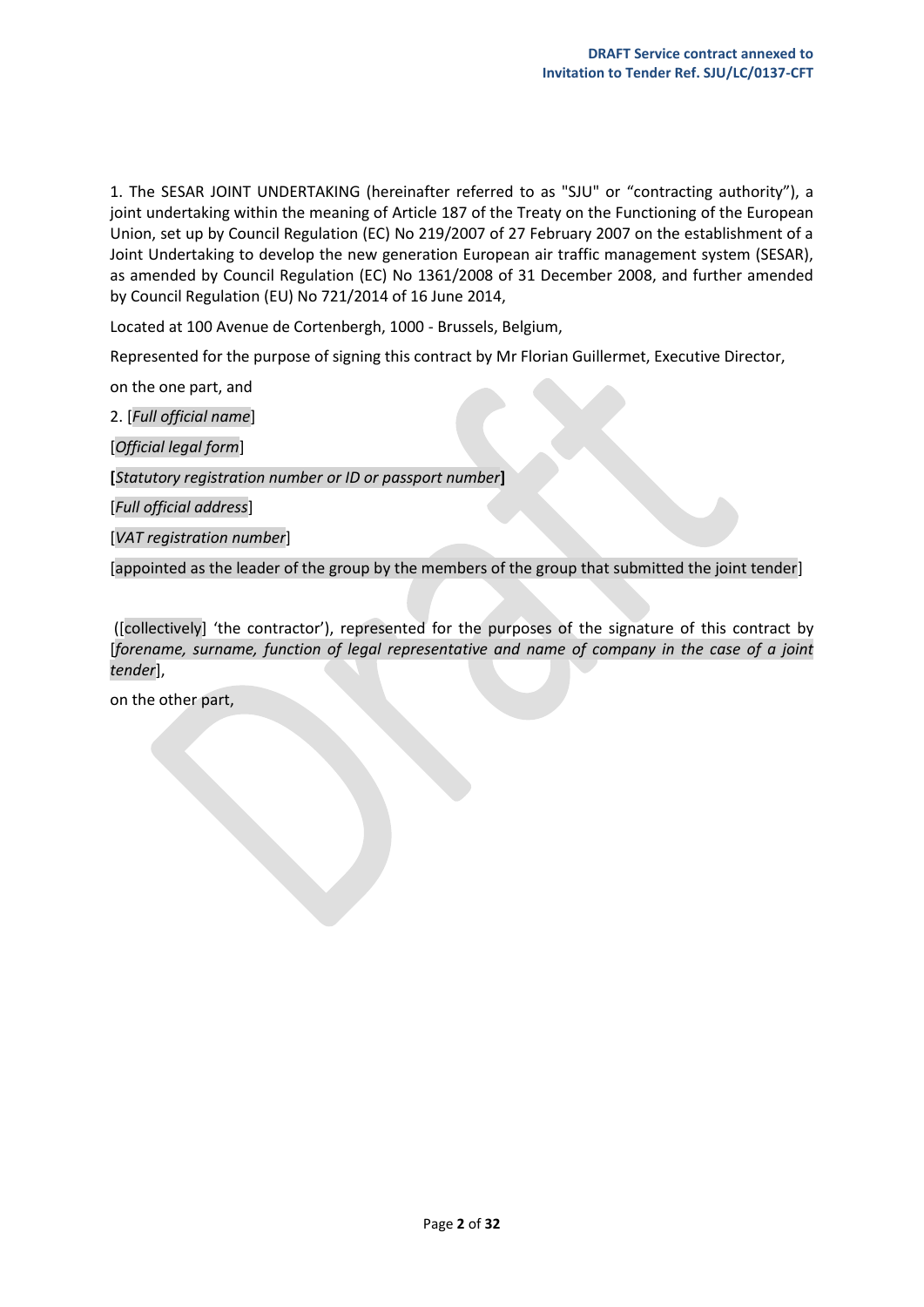## HAVE AGREED

## to the **special conditions,** the **general conditions for service contracts** and the following annexes:

**Annex I –** Tender specifications (reference No [*complete*] of [*insert date*]*)*

**Annex II** – Contractor's tender (reference No [*complete*] of [*insert date*])

## [*Insert other annexes*]

which form an integral part of this contract ('the contract').

This contract sets out the obligations of the parties during and after the duration of this contract.

All documents issued by the contractor (end-user agreements, general terms and conditions, etc.) except its tender are held inapplicable, unless explicitly mentioned in the special conditions of this contract. In all circumstances, in the event of contradiction between this contract and documents issued by the contractor, this contract prevails, regardless of any provision to the contrary in the contractor's documents.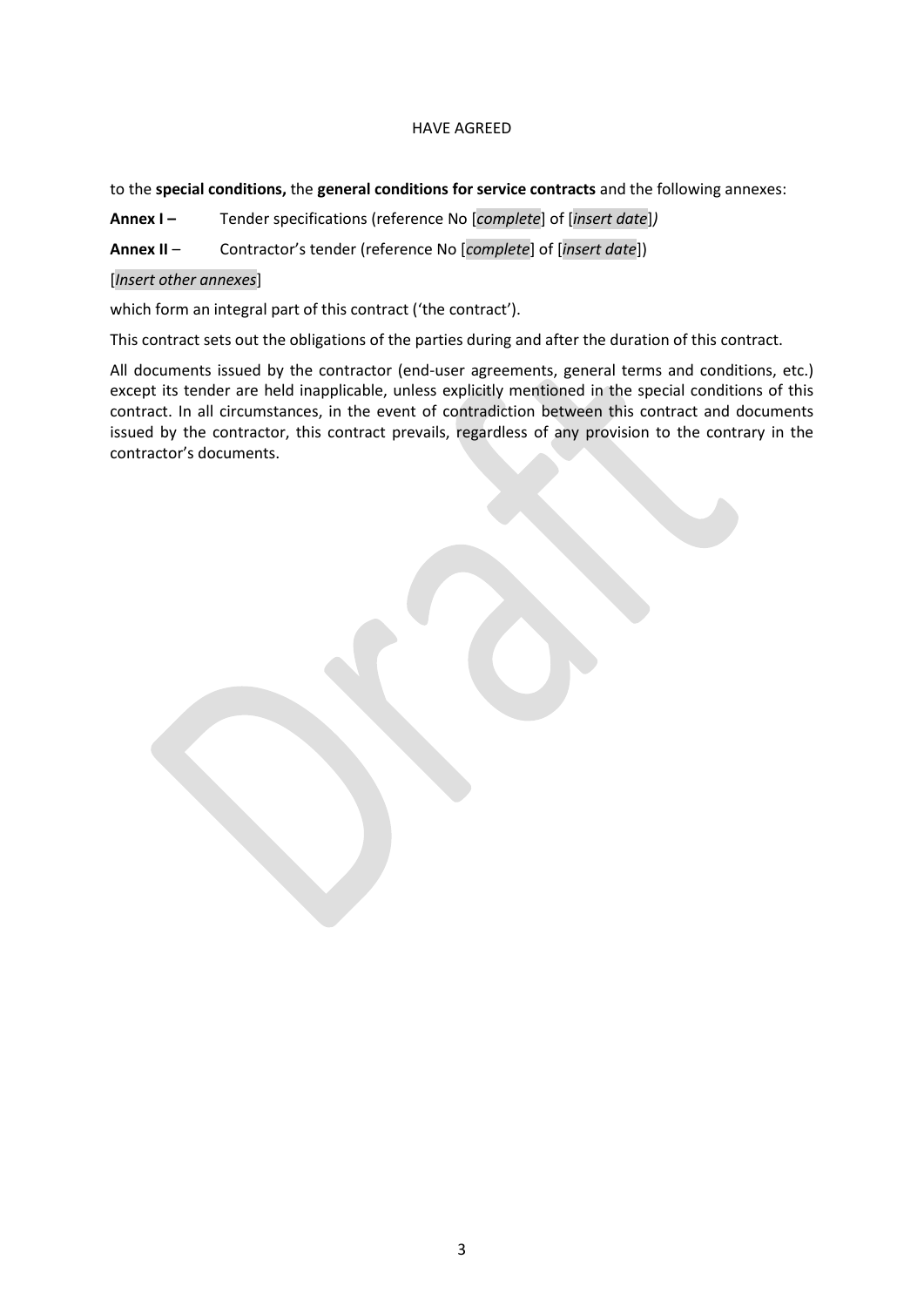## **TABLE OF CONTENTS**

<span id="page-3-0"></span>

| 1.10.3. Provision of list of pre-existing rights and documentary evidence 11 |
|------------------------------------------------------------------------------|
|                                                                              |
|                                                                              |
| 1.13. [Service provided on the premises of the contracting authority 11      |
|                                                                              |
|                                                                              |
|                                                                              |
|                                                                              |
|                                                                              |
|                                                                              |
|                                                                              |
|                                                                              |
|                                                                              |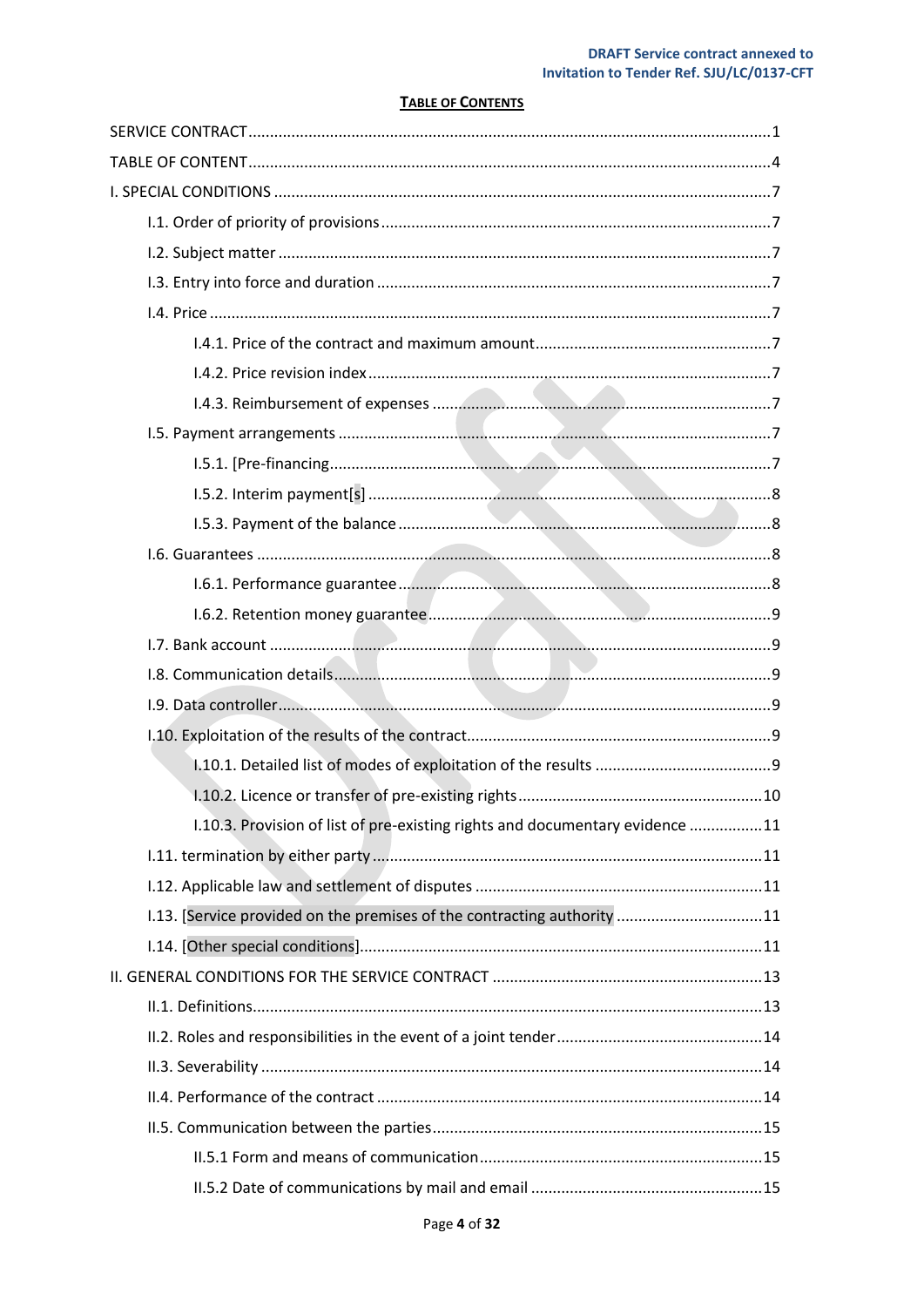## **DRAFT Service contract annexed to** Invitation to Tender Ref. SJU/LC/0137-CFT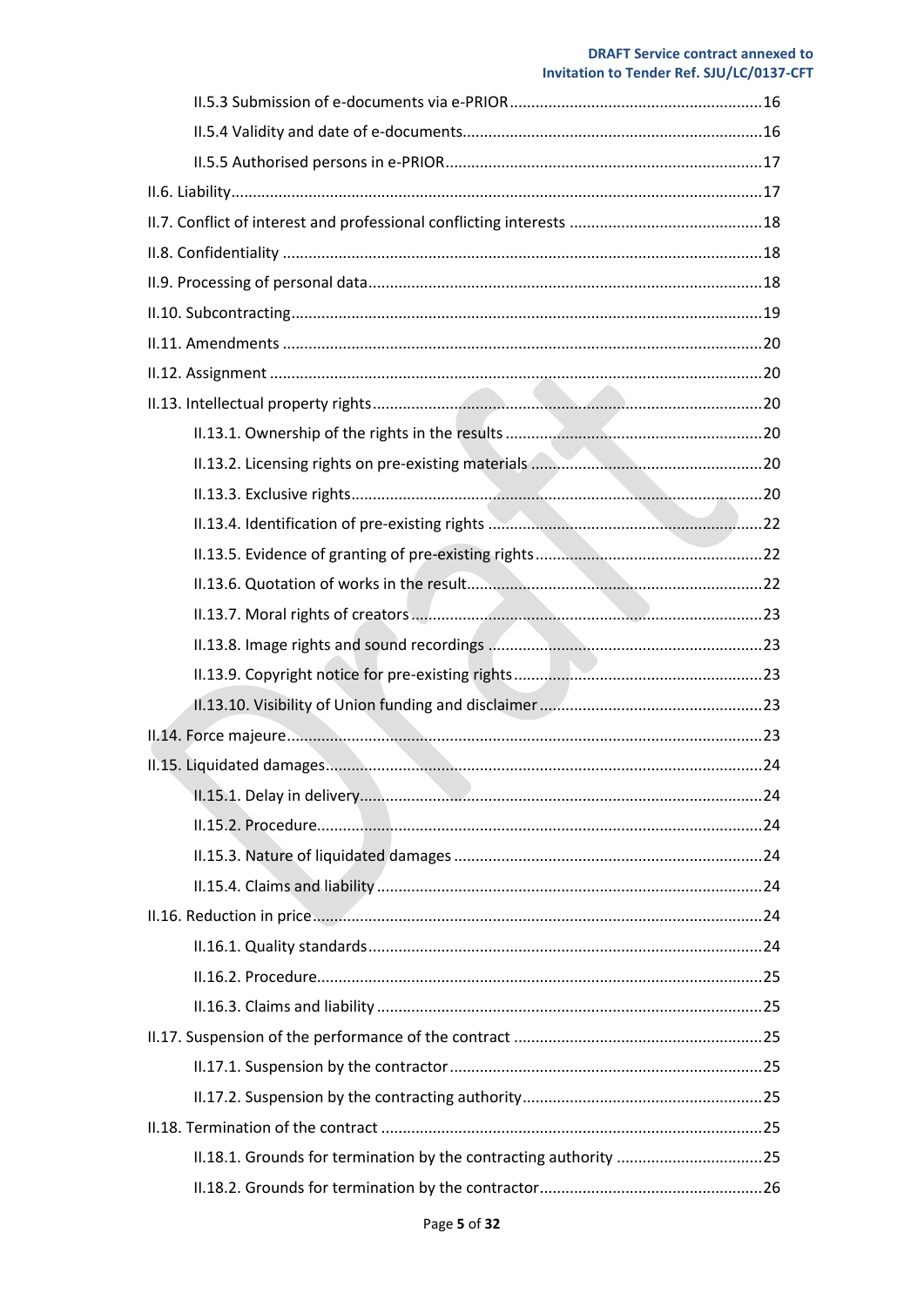## **DRAFT Service contract annexed to Invitation to Tender Ref. SJU/LC/0137-CFT**

| II.21.5. Pre-financing, performance and money retention guarantees28 |
|----------------------------------------------------------------------|
|                                                                      |
|                                                                      |
|                                                                      |
|                                                                      |
|                                                                      |
|                                                                      |
|                                                                      |
|                                                                      |
|                                                                      |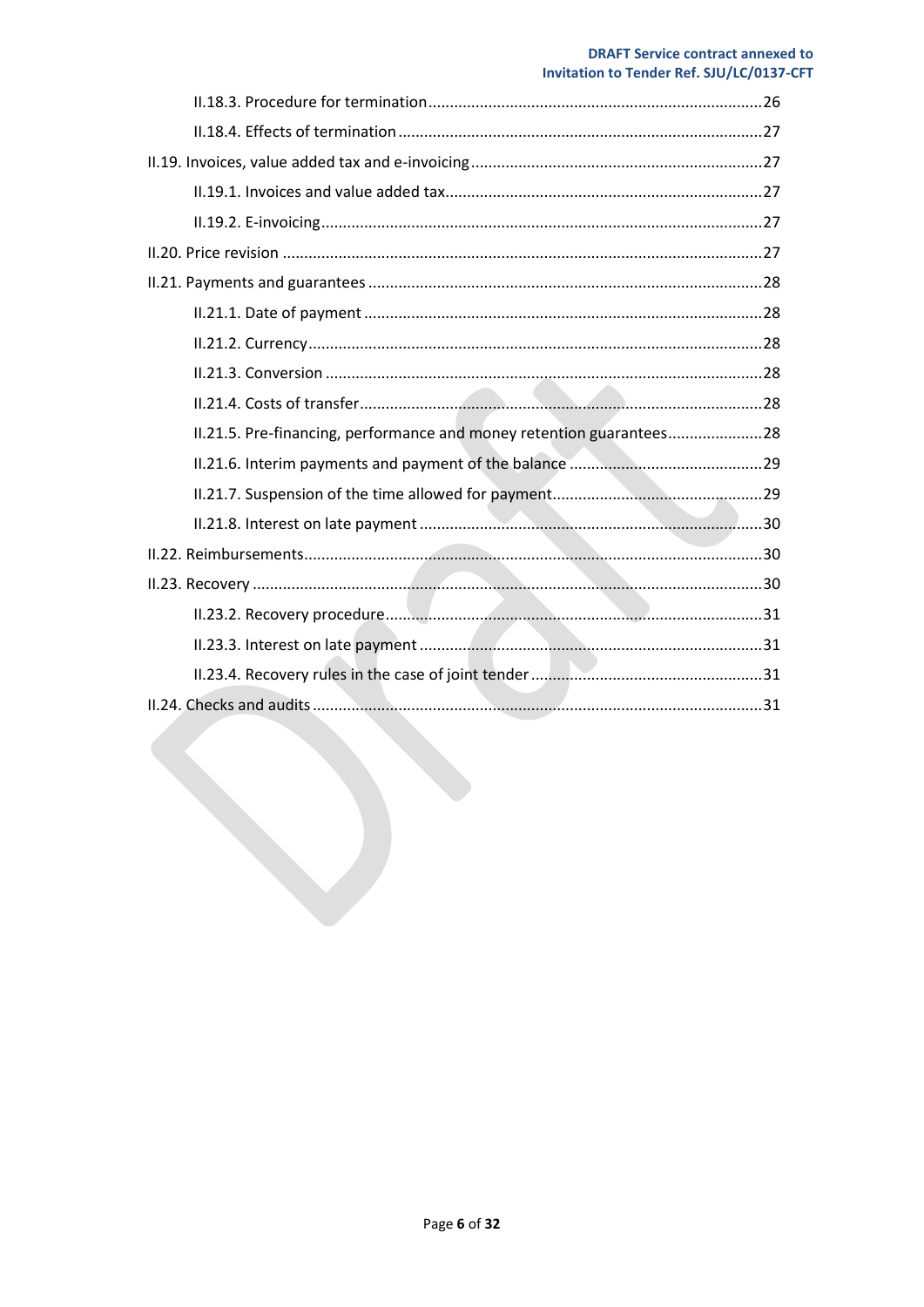## **I. SPECIAL CONDITIONS**

## <span id="page-6-0"></span>**I.1. ORDER OF PRIORITY OF PROVISIONS**

<span id="page-6-1"></span>If there is any conflict between different provisions in this contract, the following rules must be applied:

- (a) The provisions set out in the special conditions take precedence over those in the other parts of the contract.
- (b) The provisions set out in the general conditions take precedence over those in the other annexes.
- (c) The provisions set out in the tender specifications (Annex I) take precedence over those in the tender (Annex II).

## **I.2. SUBJECT MATTER**

<span id="page-6-3"></span><span id="page-6-2"></span>The subject matter of the contract is the provision of *web, intranet and email services*.

## **I.3. ENTRY INTO FORCE AND DURATION**

- **I.3.1** The contract enters into force on the date on which the last party signs it.
- **I.3.2** The *performance of the contract* cannot start before its entry into force.
- **I.3.3** The duration of the *performance of the contract* must not exceed twelve (12) months. *Performance of the contract* starts from the date of entry into force of the contract.

The period of *performance of the contract* may be extended only with the express written agreement of the parties before the expiration of such period.

## *[Option: execution in phases]*

**I.3.4** [The *performance of the contract* is divided into [*complete*] phases of [*complete*] months each. The contractor is authorised to continue the *performance of the contract* in the [second/third/ …] phase [only with written consent of the contracting authority following an analysis of a progress report at the end of the preceding phase] [on the condition that the necessary funding is available from the Union's budget]. The contracting authority must *notify* the contractor in writing about its consent [two] months before the start of the next phase.]

## *[Option: renewal of the contract]*

**I.3.5** The contract is renewed automatically three (3) times for 12 months each, unless one of the parties receives *formal notification* to the contrary at least three months before the end of the ongoing duration. Renewal does not change or postpone any existing obligations.

## <span id="page-6-4"></span>**I.4. PRICE**

## **I.4.1. Price of the contract and maximum amount**

<span id="page-6-5"></span>The price payable under this contract excluding renewals, reimbursement of expenses and price revision is EUR [*amount in figures and in words*].

## **I.4.2. Price revision index**

<span id="page-6-7"></span><span id="page-6-6"></span>Price revision is not applicable to this contract.

## **I.4.3. Reimbursement of expenses**

<span id="page-6-8"></span>Reimbursement of expenses is not applicable to this contract.

## **I.5. PAYMENT ARRANGEMENTS**

## **I.5.1. Pre-financing**

<span id="page-6-9"></span>Pre-financing is not applicable to this contract.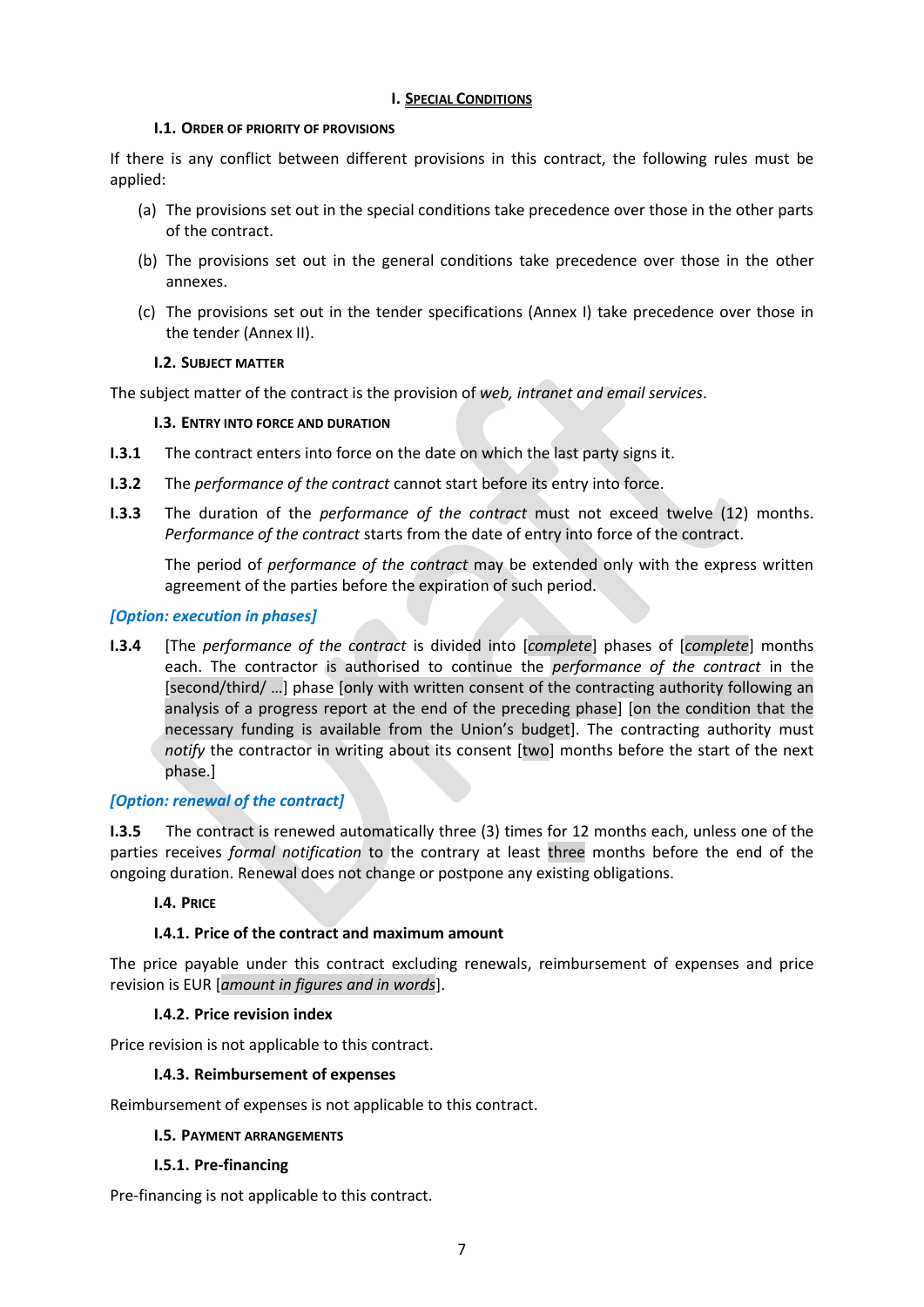#### **I.5.2. Interim payments**

<span id="page-7-0"></span>1. The contractor (or leader in the case of a joint tender) may claim the interim payment in accordance with sections 2(4) and 3 (4) of Annex I.

The contractor must send an invoice to [e-invoices@sesarju.eu](mailto:e-invoices@sesarju.eu) for the interim payment as provided for in the tender specifications, accompanied by, and subject to approval by the SJU, of the quarterly report.

2. The contracting authority must approve any submitted documents or deliverables and pay within 30 days from receipt of the invoice.

3. If the contracting authority has observations to make, it must send them to the contractor (or leader in the case of a joint tender) and suspend the time limit for payment in accordance with Article II.21.7. The contractor (or leader in case of a joint tender) has *5* days to submit additional information or corrections or a new version of the documents if the contracting authority requires it.

4. The contracting authority must give its approval and pay within the remainder of the time-limit indicated in point (2) unless it rejects partially or fully the submitted documents or deliverables.

#### <span id="page-7-1"></span>**I.5.3. Payment of the balance**

1. The contractor (or leader in the case of a joint tender) may claim the interim payment in accordance with sections 2(4) and 3 (4) of Annex I.

The contractor must send an invoice to [e-invoices@sesarju.eu](mailto:e-invoices@sesarju.eu) for the interim payment as provided for in the tender specifications, accompanied by, and subject to approval by the SJU, of the quarterly report.

2. The contracting authority must approve the submitted documents or deliverables and pay within 30 days from receipt of the invoice.

3. If the contracting authority has observations to make, it must send them to the contractor (or leader in the case of a joint tender) and suspend the time limit for payment in accordance with Article II.21.7.

The contractor (or leader in the case of a joint tender) has 5 days to submit additional information or corrections or a new version of the documents if the contracting authority requires it.

4. The contracting authority must give its approval and pay within the remainder of the time-limit indicated in point (2.) unless it rejects partially or fully the submitted documents or deliverables.]

\*\*\*

## *[Option: for contractors for which VAT is due in Belgium]*

[In Belgium, use of this contract constitutes a request for VAT exemption No 450, Article 42, paragraph 3.3 of the VAT code (circular 2/1978), provided the invoice includes the statement: 'Exonération de la TVA, Article 42, paragraphe 3.3 du code de la TVA (circulaire 2/1978)'.]

#### *[Option: for contractors for which VAT is due in Luxembourg]*

[In Luxembourg, the contractor must include the following statement in the invoices: "Commande destinée à l'usage officiel de l'Union européenne. Exonération de la TVA Article 43 § 1 k 2ème tiret de la loi modifiée du 12.02.79. 'In the case of intra-Community purchases, the statement to be included in the invoices is: "For the official use of the European Union. VAT Exemption / European Union/ Article 151 of Council Directive 2006/112/EC.']

#### **I.6. GUARANTEES**

<span id="page-7-3"></span><span id="page-7-2"></span>Guarantees are not applicable to this contract.

#### **I.6.1. Performance guarantee**

Performance guarantee is not applicable to this contract.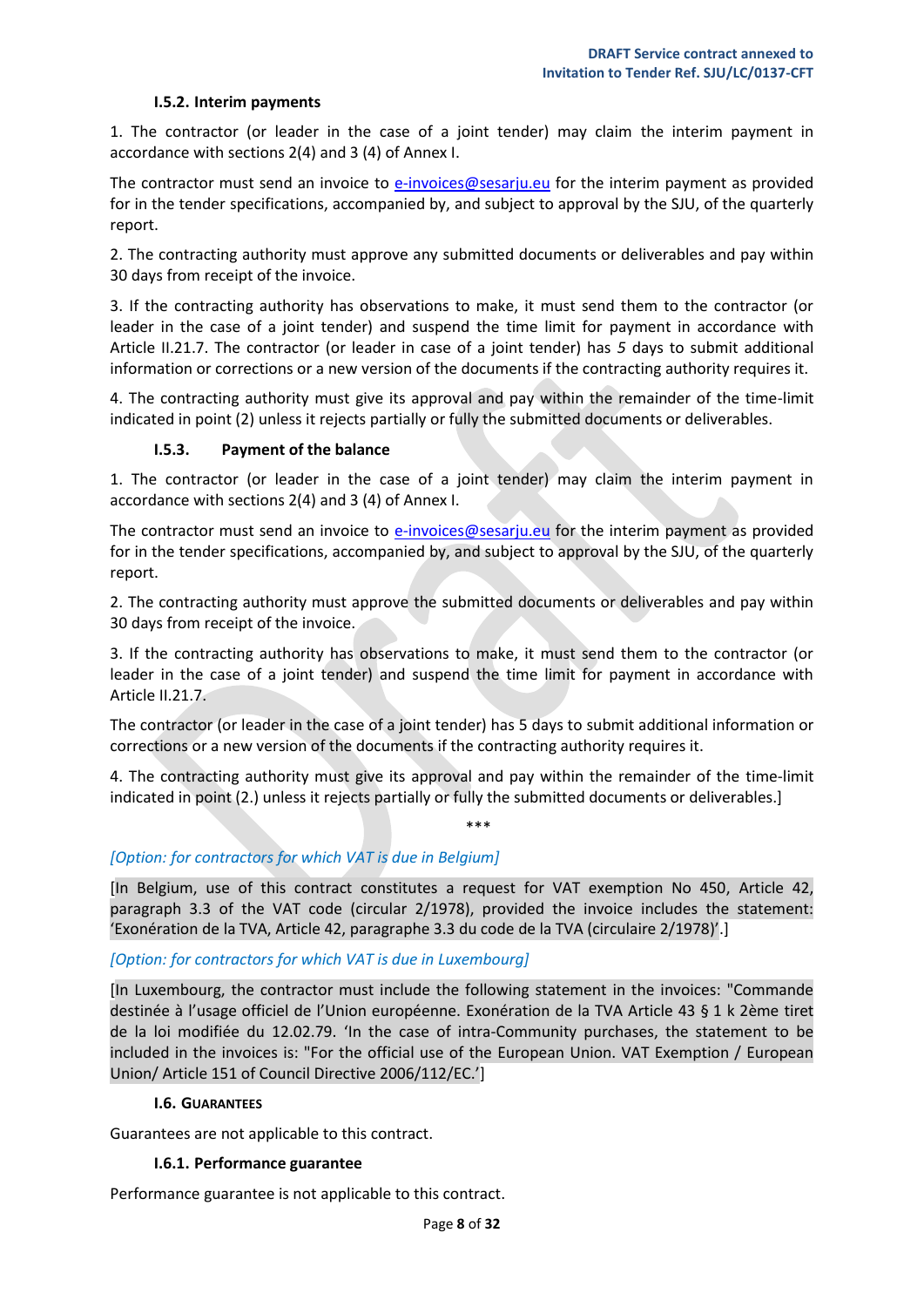#### **I.6.2. Retention money guarantee**

<span id="page-8-1"></span><span id="page-8-0"></span>Retention money guarantee is not applicable to this contract.

#### **I.7. BANK ACCOUNT**

Payments must be made to the contractor's (or leader's in the case of a joint tender) bank account denominated in euro, identified as follows:

Name of bank:

Full address of branch:

Exact denomination of account holder:

Full account number including bank codes:

IBAN (BIC or SWIFT ) code:

#### **I.8. COMMUNICATION DETAILS**

<span id="page-8-2"></span>For the purpose of this contract, communications must be sent to the following addresses:

Contracting authority:

#### **SESAR Joint Undertaking**

[Unit [*complete*]]

[*Postcode and city*]

E-mail: [*insert functional mailbox*]

Contractor (or leader in the case of a joint tender):

[*Full name*]

[*Function*]

[*Company name*]

[*Full official address*]

E-mail: [*complete*]

#### **I.9. DATA CONTROLLER**

<span id="page-8-4"></span><span id="page-8-3"></span>For the purpose of Article II.9, the data controller is the SESAR Joint Undertaking.

## **I.10. EXPLOITATION OF THE RESULTS OF THE CONTRACT**

<span id="page-8-5"></span>[This clause is not applicable to this contract.]

## **I.10.1. Detailed list of modes of exploitation of the results<sup>1</sup>**

In accordance with Article II.13.1 whereby the Union acquires ownership of the *results* as defined in this contract, including the tender specifications, these *results* may be used for any of the following modes of exploitation:

[(a) use for its own purposes:

 $\overline{\phantom{a}}$ 

- making available to the staff of the contracting authority;
- making available to the persons and entities working for the contracting authority or cooperating with it, including contractors, subcontractors whether legal or natural persons, Union institutions, agencies and bodies, Member States' institutions;

 $<sup>1</sup>$  This list is as exhaustive as possible for any type of service. Please delete all items irrelevant to the</sup> subject of your contract.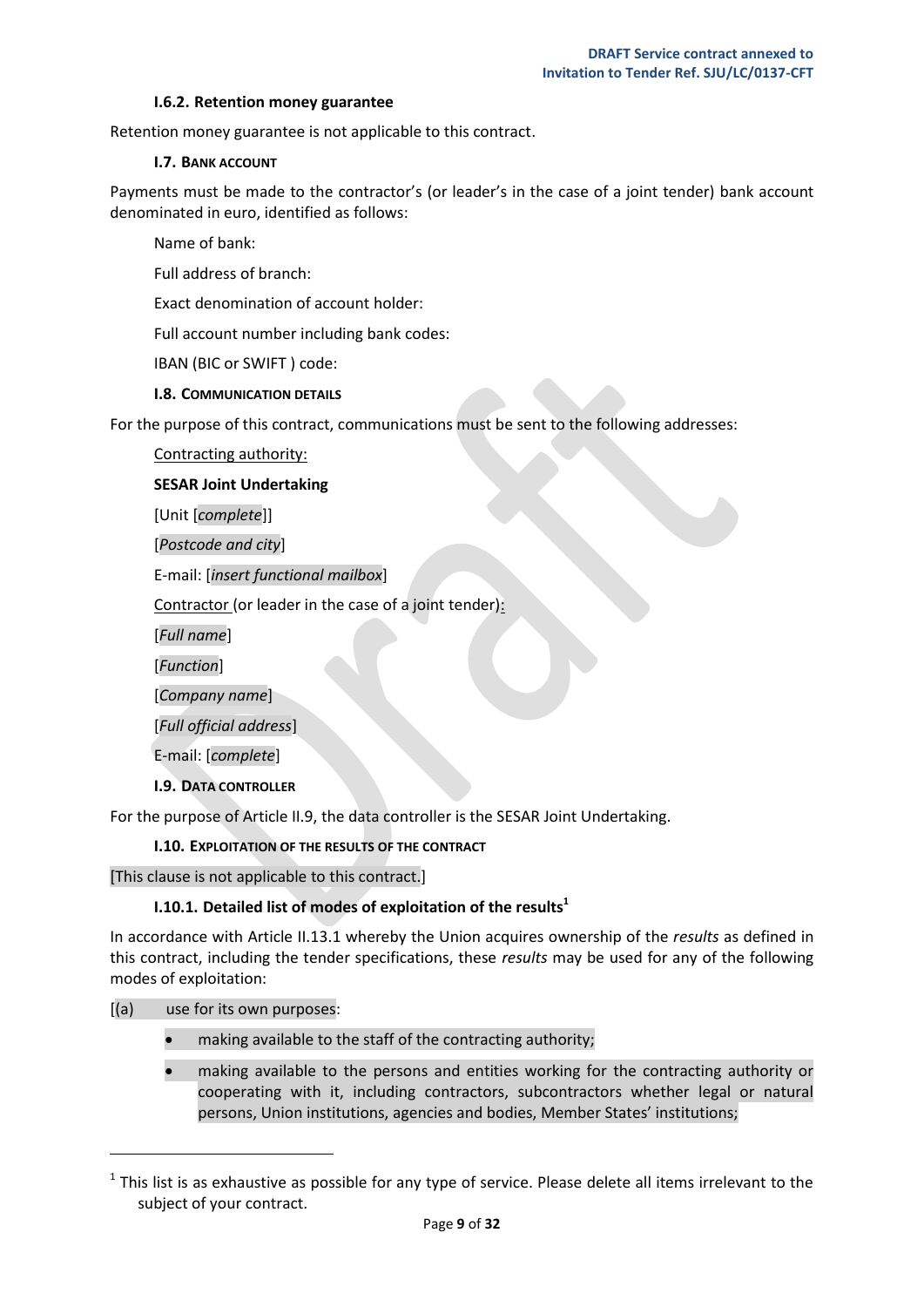- installing, uploading, processing;
- arranging, compiling, combining, retrieving;
- copying, reproducing in whole or in part and in unlimited number of copies.]

[(b) distribution to the public in hard copies, in electronic or digital format, on the internet including social networks as a downloadable or non-downloadable file;]

[(c) communication through press information services;]

[(d) inclusion in widely accessible databases or indexes, such as via 'open access' or 'open data' portals, or similar repositories, whether freely accessible or accessible only upon subscription;]

[(e) modifications by the contracting authority or by a third party in the name of the contracting authority, including:

- shortening;
- summarising;
- modifying the content, the dimensions;
- making technical changes to the content (necessary correction of technical errors), adding new parts or functionalities, changing functionalities, providing third parties with additional information concerning the result (e.g. source code) with a view to making modifications;
- addition of new elements, paragraphs, titles, leads, bolds, legend, table of content, summary, graphics, subtitles, sound;
- addition of metadata, for text and data-mining purposes; addition of right-management information; addition of technological protection measures;
- preparation in audio form, preparation as a presentation, animation, pictograms story, slide-show, public presentation;
- extracting a part or dividing into parts;
- translating, inserting subtitles, dubbing in different language versions:

English, French, German;

all official languages of EU;

languages used within EU;

languages of candidate countries;

[list or name other languages].]

[(f) rights to authorise, license, or sub-license in case of licensed *pre-existing rights*, the modes of exploitation set out in any of the points (a) to (e) to third parties.]

[(g) other adaptations which the parties may later agree; in such case, the following rules apply: the contracting authority must consult the contractor. If necessary, the contractor must in turn seek the agreement of any *creator* or other right holder and must reply to the contracting authority within one month by providing its agreement, including any suggestions of modifications, free of charge. The contractor may refuse the intended modification only if a *creator* can demonstrate that the intended modification may harm his/her honour or reputation, thereby violating his/her moral rights.]

## **I.10.2. Licence or transfer of pre-existing rights**

<span id="page-9-0"></span>All *pre-existing rights* incorporated in the *results*, if any, are licensed to the Union as set out in Article II.13.2.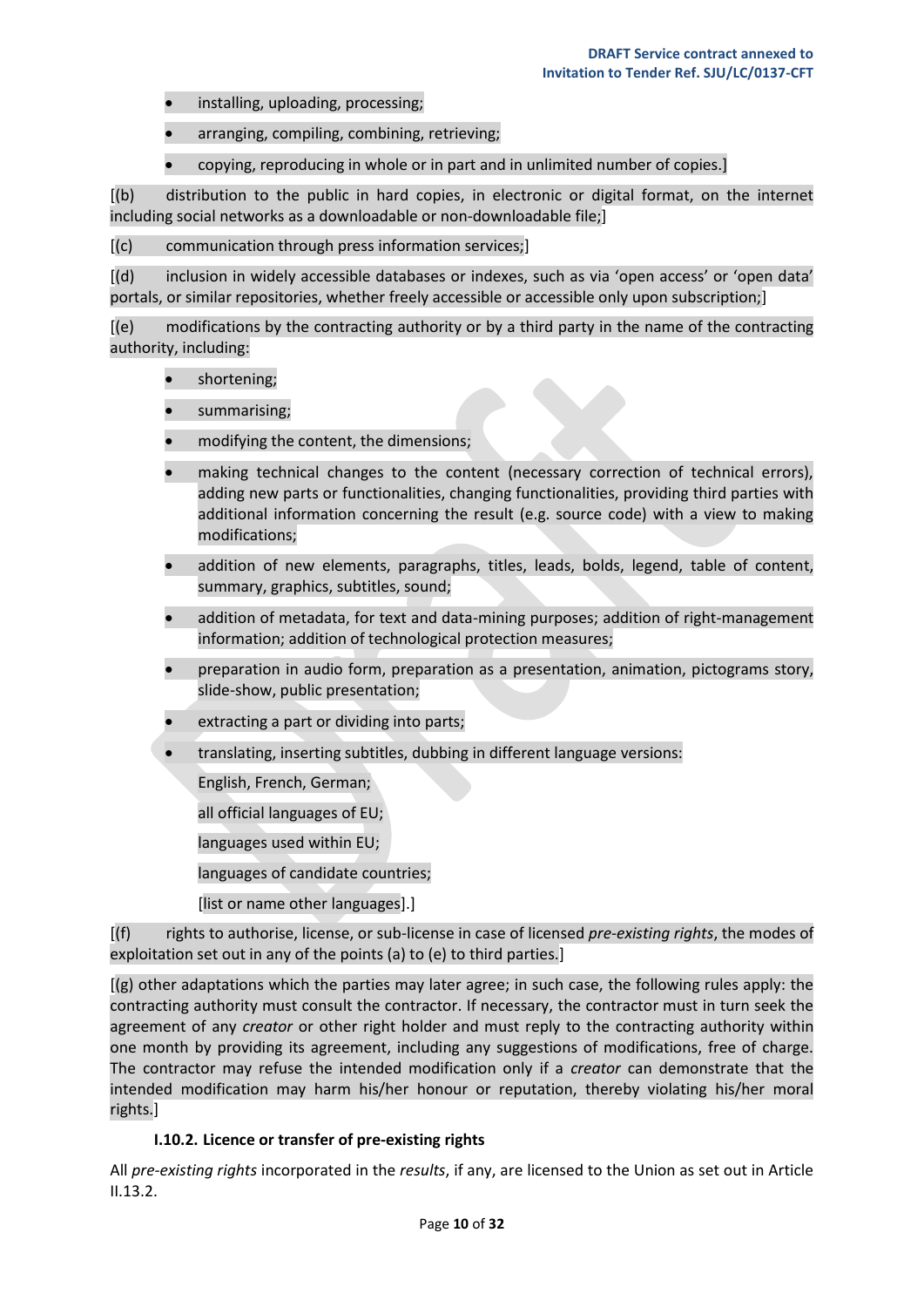#### **I.10.3. Provision of list of pre-existing rights and documentary evidence**

<span id="page-10-0"></span>The contractor must provide the contracting authority with a list of *pre-existing rights* as set out in Article II.13.4 together with the invoice for payment of the balance at the latest.

[In addition, the contractor must provide the contracting authority with relevant and exhaustive evidence of the acquisition of all the necessary *pre-existing rights* together with a presentation of relevant *result*. To this effect, the contractor must provide [a statement in accordance with Annex [*insert reference*]] [the relevant evidence listed in Article II.13.5 as appropriate or, failing that, third parties' statements in accordance with Annex [*insert reference*]].

#### **I.11. TERMINATION BY EITHER PARTY**

<span id="page-10-1"></span>Either party may, terminate the contract by sending *formal notification* to the other party with one month written notice.

If the contract is terminated:

(a) neither party is entitled to compensation;

(b) the contractor is entitled to payment only for the services provided before termination takes effect.

<span id="page-10-2"></span>The second, third and fourth paragraphs of Article II.18.4 apply.

#### **I.12. APPLICABLE LAW AND SETTLEMENT OF DISPUTES**

- **I.12.1.** The contract is governed by Union law, complemented, where necessary, by the law of Belgium.
- **I.12.2.** The courts of Belgium have exclusive jurisdiction over any dispute regarding the interpretation, application or validity of the contract.

#### **I.13. SERVICE PROVIDED ON THE PREMISES OF THE CONTRACTING AUTHORITY**

<span id="page-10-3"></span>If necessary for *performance of the contract*, the contracting authority may give the *personnel* of the contractor access to its premises by means of an access card. The access card remains the property of the SESAR Joint Undertaking and must be returned to the Corporate Support team (in the premises of the SJU and during working hours) upon request, upon expiry or in cases where the application conditions are no longer met.

If the access card is not returned on the day it expires, the contracting authority may claim liquidated damages of EUR 100 for each day of delay up to a maximum of EUR 1 000. This represents a reasonable estimate of fair compensation for the damage incurred.

#### **I.14. [OTHER SPECIAL CONDITIONS]**

<span id="page-10-4"></span>Regarding Article II.9.2. on the legal base of the SJU for the processing of personal data, the new legal instrument<sup>2</sup> transposing the General Data Protection Regulation (EU) 2016/679 will replace current Regulation (EC) No 45/2001 as from 25 May 2018.

#### **SIGNATURES**

l

For the contractor, [*Company name/forename/surname/position*] For the contracting authority, [*forename/surname/position*]

 $^{22}$  Final reference to be confirmed upon adoption, foreseen by the end of 2017.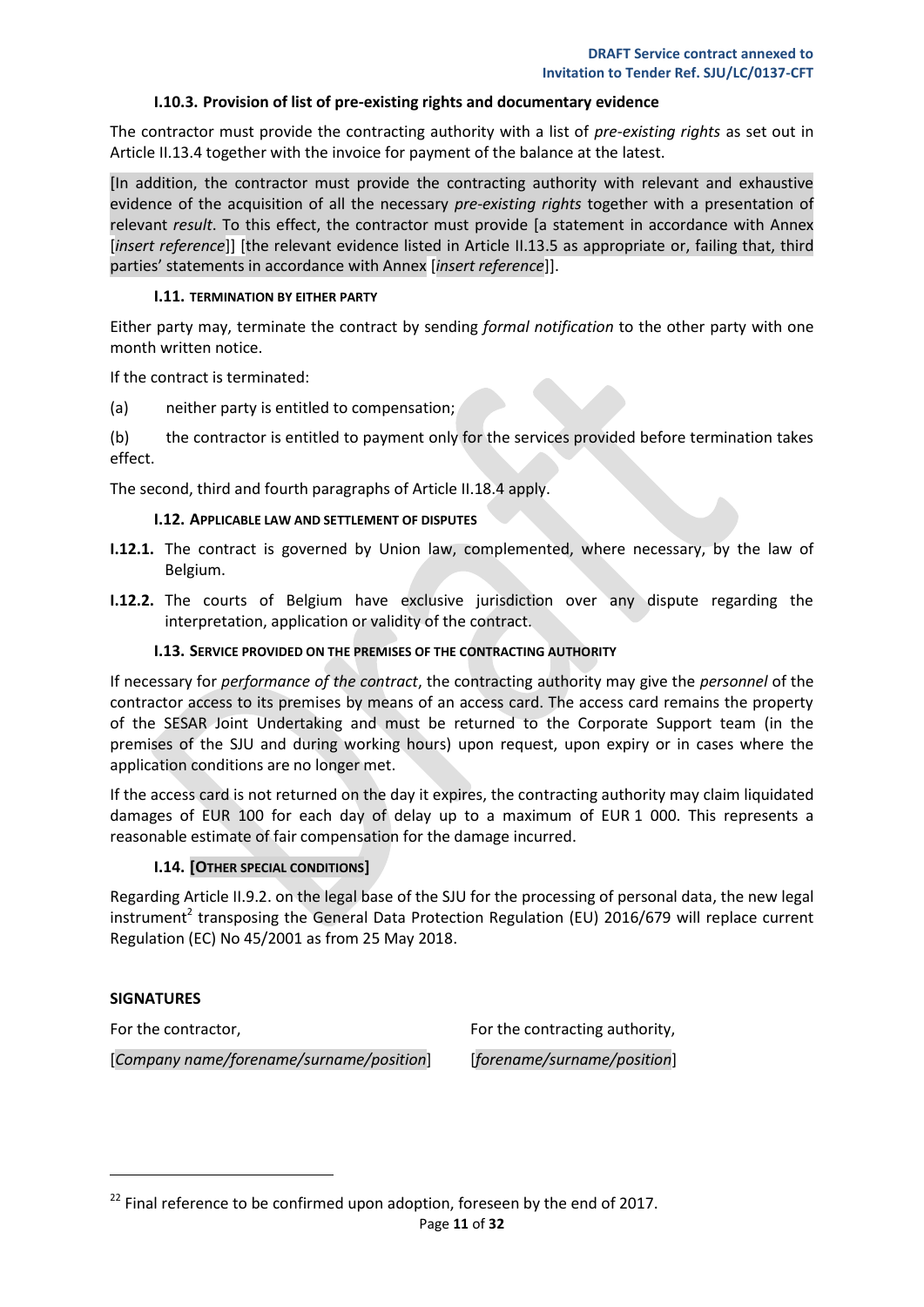### **DRAFT Service contract annexed to Invitation to Tender Ref. SJU/LC/0137-CFT**

Signature: \_\_\_\_\_\_\_\_\_\_\_\_\_\_\_\_\_\_\_\_\_\_\_ Signature:\_\_\_\_\_\_\_\_\_\_\_\_\_\_\_\_\_\_\_\_\_

Done at [*place], [date]* **Done at [***place], [date***]** In duplicate in English.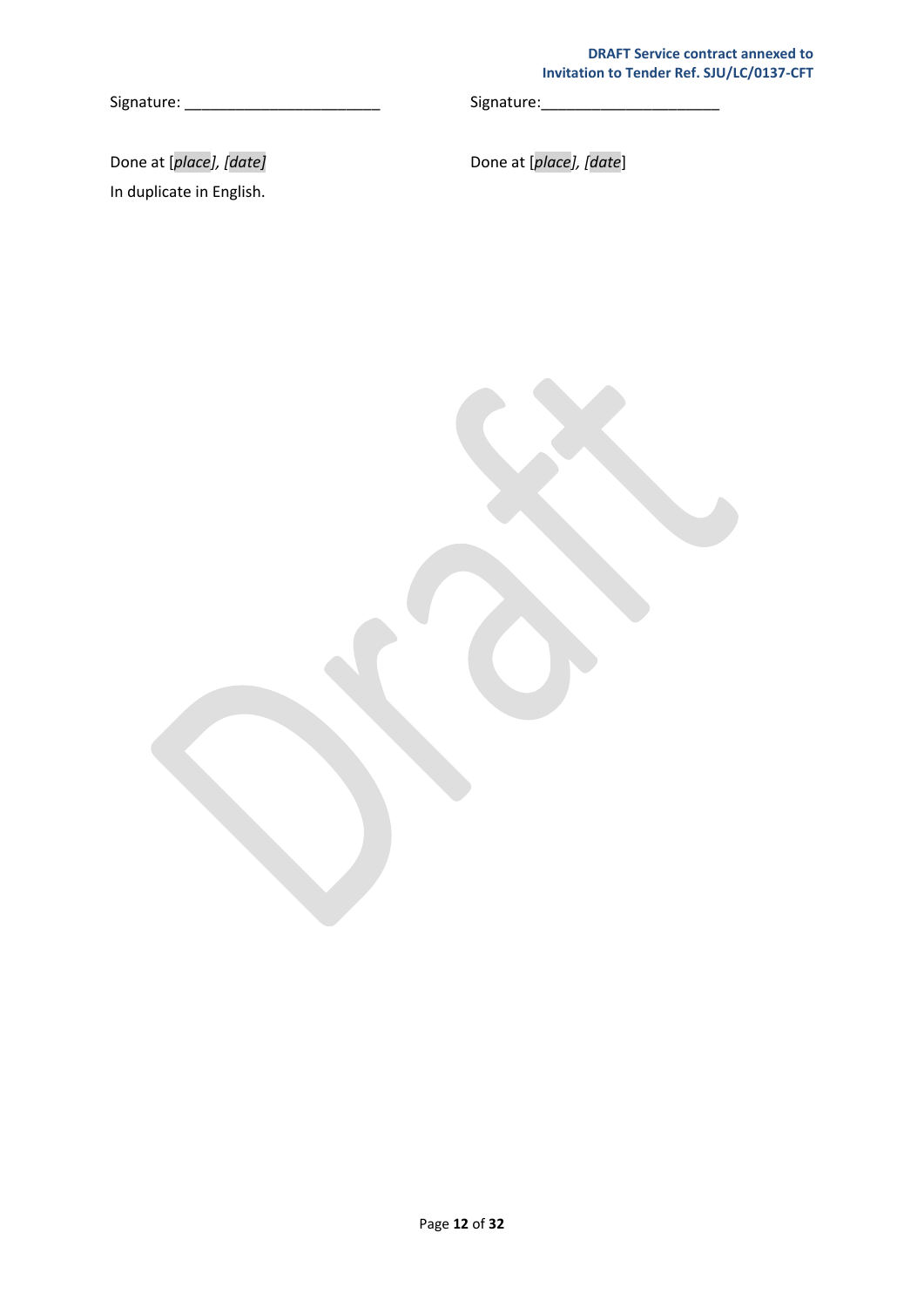## **II. GENERAL CONDITIONS FOR THE SERVICE CONTRACT**

## <span id="page-12-0"></span>**II.1. DEFINITIONS**

<span id="page-12-1"></span>For the purpose of this contract, the following definitions (indicated in *italics* in the text) apply:

**'Back office'**: the internal system(s) used by the parties to process electronic invoices;

**'Confidential information or document'**: any information or document received by either party from the other or accessed by either party in the context of the *performance of the contract,* that any of the parties has identified in writing as confidential. It may not include information that is publicly available;

**'Conflict of interest'**: a situation where the impartial and objective *performance of the contract* by the contractor is compromised for reasons involving family, emotional life, political or national affinity, economic interest, or any other shared interest with the contracting authority or any third party related to the subject matter of the contract;

**'Creator'**: means any natural person who contributes to the production of the *result*;

**'EDI message'** (electronic data interchange): a message created and exchanged through the electronic transfer, from computer to computer, of commercial and administrative data using an agreed standard;

**'e-PRIOR'**: the service-oriented communication platform that provides a series of web services and allows the exchange of standardised electronic messages and documents between the parties. This is done either through web services, with a machine-to-machine connection between the parties' *back office* systems (*EDI messages*), or through a web application (the s*upplier portal*). The Platform may be used to exchange electronic documents (e-documents) such as electronic requests for services, electronic specific contracts, and electronic acceptance of services or electronic invoices between the parties. Technical specifications (i.e. the *interface control document*), details on access and user manuals are available at the following website:

[http://ec.europa.eu/dgs/informatics/supplier\\_portal/documentation/documentation\\_en.htm](http://ec.europa.eu/dgs/informatics/supplier_portal/documentation/documentation_en.htm)

**'Force majeure'**: any unforeseeable, exceptional situation or event beyond the control of the parties that prevents either of them from fulfilling any of their obligations under the contract. The situation or event must not be attributable to error or negligence on the part of the parties or on the part of the subcontractors and must prove to be inevitable despite their exercising due diligence. Defaults of service, defects in equipment or material or delays in making them available, labour disputes, strikes and financial difficulties may not be invoked as *force majeure*, unless they stem directly from a relevant case of *force majeure*;

**'Formal notification'** (or 'formally notify'): form of communication between the parties made in writing by mail or email, which provides the sender with compelling evidence that the message was delivered to the specified recipient;

**'Fraud':** any intentional act or omission affecting the Union's financial interests relating to the use or presentation of false, incorrect or incomplete statements or documents or to non-disclosure of information in violation of a specific obligation;

**'Interface control document'**: the guideline document which lays down the technical specifications, message standards, security standards, checks of syntax and semantics, etc. to facilitate machine-tomachine connection. This document is updated on a regular basis;

**'Irregularity'**: any infringement of a provision of Union law resulting from an act or omission by an economic operator, which has, or would have, the effect of prejudicing the Union's budget.

**'Notification'** (or 'notify'): form of communication between the parties made in writing including by electronic means;

**'Performance of the contract'**: the execution of tasks and delivery of the purchased services by the contractor to the contracting authority;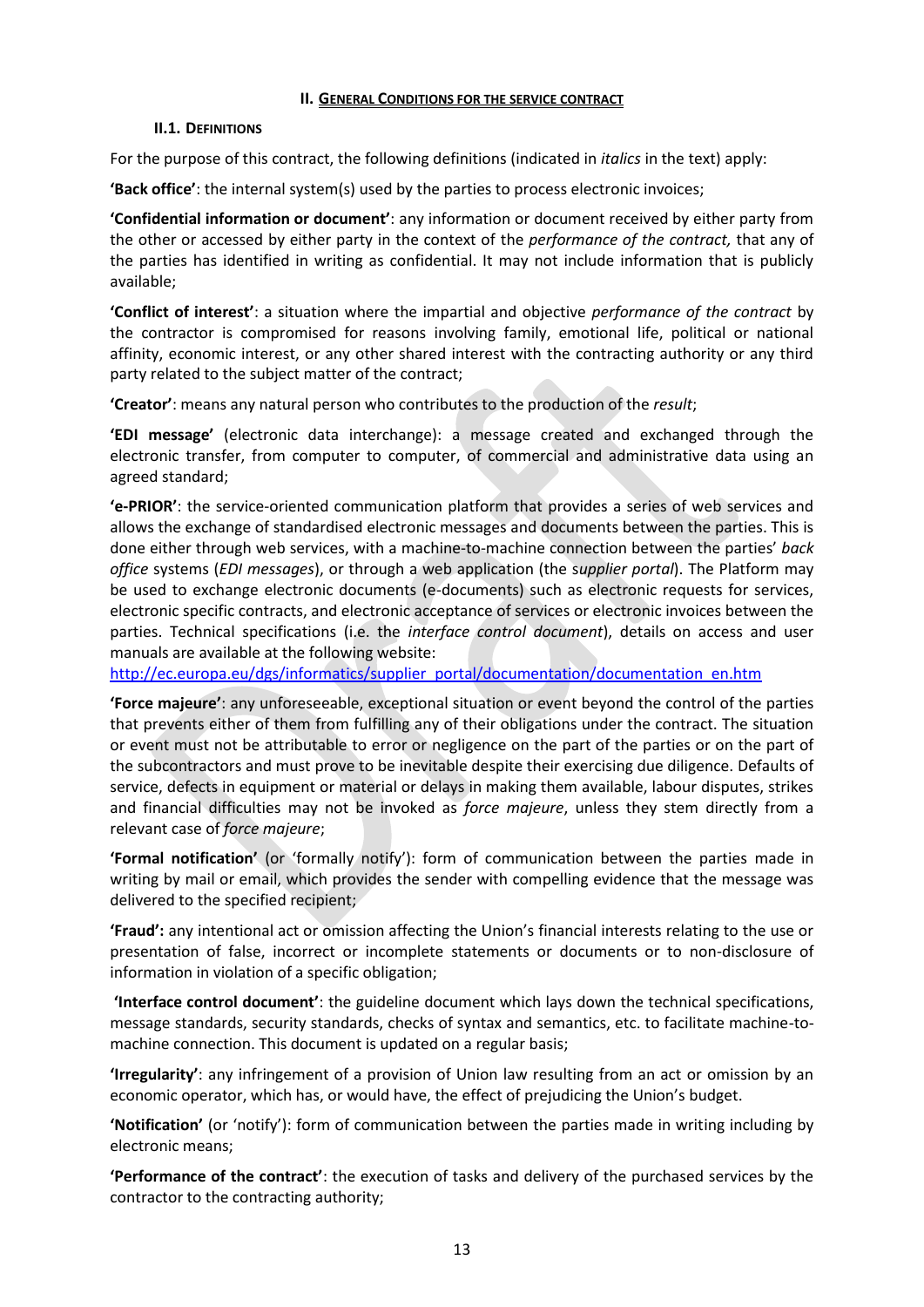**'Personnel'**: persons employed directly or indirectly or contracted by the contractor to perform the contract;

**'Pre-existing material'**: any material, document, technology or know-how which exists prior to the contractor using it for the production of a *result* in the *performance of the contract*;

**'Pre-existing right'**: any industrial and intellectual property right on *pre-existing material*; it may consist in a right of ownership, a licence right and/or right of use belonging to the contractor, the *creator*, the contracting authority as well as to any other third parties;

**'Professional conflicting interest'**: a situation in which the contractor's previous or ongoing professional activities affect its capacity to perform the contract to an appropriate quality standard.

**'Related person'**: any person who has the power to represent the contractor or to take decisions on its behalf;

**'Result'**: any intended outcome of *the performance of the contract*, whatever its form or nature, which is delivered and finally or partially approved by the contracting authority. A *result* may be further defined in this contract as a deliverable. A *result* may, in addition to materials produced by the contractor or at its request, also include *pre-existing materials*;

**'Substantial error'**: any infringement of a contract provision resulting from an act or omission, which causes or might cause a loss to the Union's budget.

**'Supplier portal'**: the *e-PRIOR* portal, which allows the contractor to exchange electronic business documents, such as invoices, through a graphical user interface; its main features can be found in the supplier **portal** overview document available on: [http://ec.europa.eu/dgs/informatics/supplier\\_portal/doc/um\\_supplier\\_portal\\_overview.pdf](http://ec.europa.eu/dgs/informatics/supplier_portal/doc/um_supplier_portal_overview.pdf)

## **II.2. ROLES AND RESPONSIBILITIES IN THE EVENT OF A JOINT TENDER**

<span id="page-13-0"></span>In the event of a joint tender submitted by a group of economic operators and where the group does not have legal personality or legal capacity, one member of the group is appointed as leader of the group.

## **II.3. SEVERABILITY**

<span id="page-13-1"></span>Each provision of this contract is severable and distinct from the others. If a provision is or becomes illegal, invalid or unenforceable to any extent, it must be severed from the remainder of the contract. This does not affect the legality, validity or enforceability of any other provisions of the contract, which continue in full force and effect. The illegal, invalid or unenforceable provision must be replaced by a legal, valid and enforceable substitute provision which corresponds as closely as possible with the actual intent of the parties under the illegal, invalid or unenforceable provision. The replacement of such a provision must be made in accordance with Article II.11. The contract must be interpreted as if it had contained the substitute provision as from its entry into force.

## **II.4. PERFORMANCE OF THE CONTRACT**

- <span id="page-13-2"></span>**II.4.1** The contractor must provide services of high quality standards, in accordance with the state of the art in the industry and the provisions of this contract, in particular the tender specifications and the terms of its tender.
- **II.4.2** The contractor must comply with the minimum requirements provided for in the tender specifications. This includes compliance with applicable obligations under environmental, social and labour law established by Union law, national law and collective agreements or by the international environmental, social and labour law provisions listed in Annex X to Directive  $2014/24$ /EU<sup>3</sup>.

 $\overline{\phantom{a}}$ 

<sup>3</sup> OJ L 94 of 28.03.2014, p. 65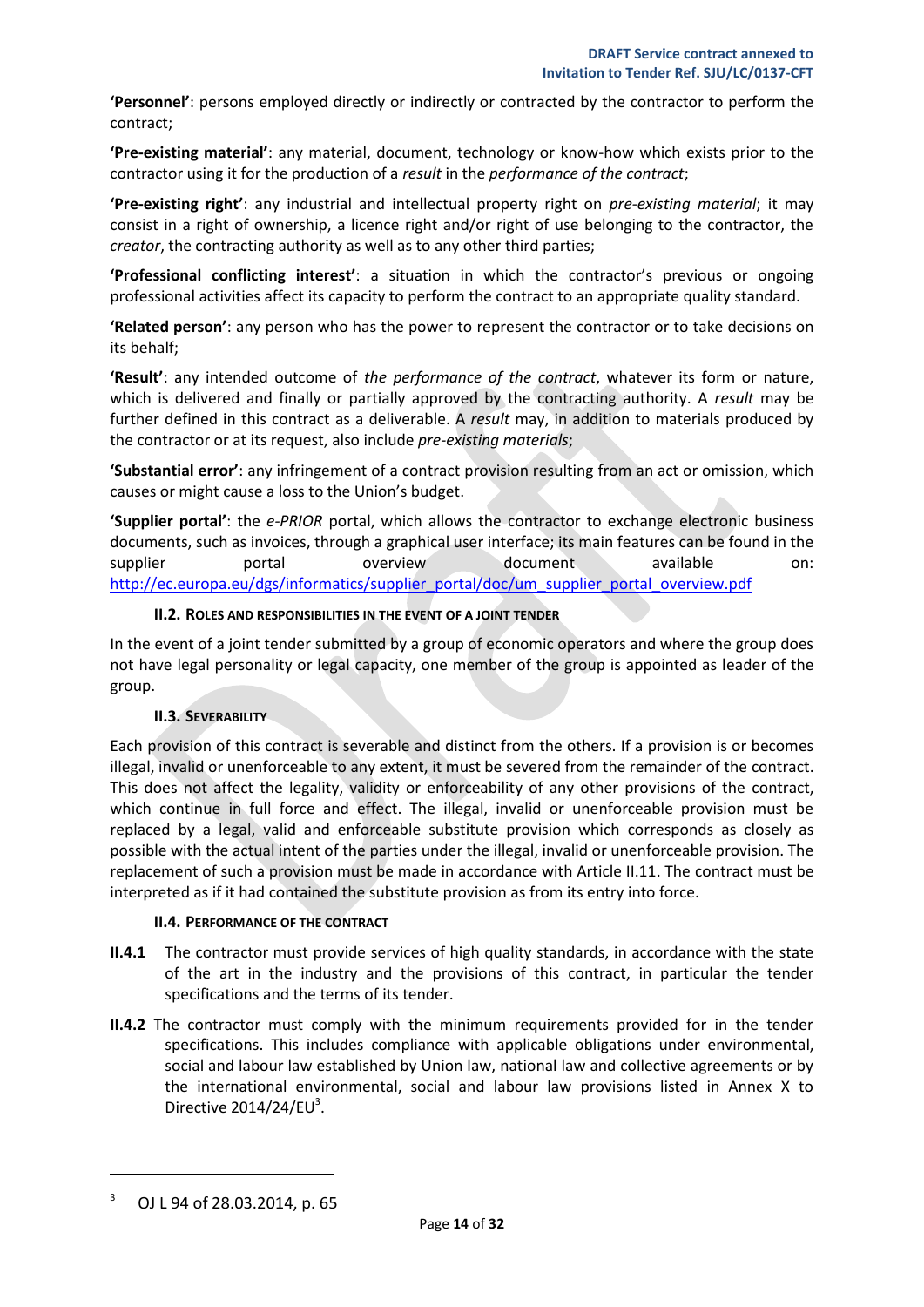- **II.4.3** The contractor must obtain any permit or licence required in the State where the services are to be provided.
- **II.4.4** All periods specified in the contract are calculated in calendar days, unless otherwise specified.
- **II.4.5** The contractor must not present itself as a representative of the contracting authority and must inform third parties that it is not part of the European public service.
- **II.4.6** The contractor is responsible for the *personnel* who carry out the services and exercises its authority over its *personnel* without interference by the contracting authority. The contractor must inform its *personnel* that:
	- (a) they may not accept any direct instructions from the contracting authority; and
	- (b) their participation in providing the services does not result in any employment or contractual relationship with the contracting authority.
- **II.4.7** The contractor must ensure that the *personnel* performing the contract and any future replacement *personnel* possess the professional qualifications and experience required to provide the services, as the case may be on the basis of the selection criteria set out in the tender specifications.
- **II.4.8** At the contracting authority's reasoned request, the contractor must replace any member of *personnel* who:
	- (a) does not have the expertise required to provide the services; or
	- (b) has caused disruption at the premises of the contracting authority.

The contractor bears the cost of replacing its *personnel* and is responsible for any delay in providing the services resulting from the replacement of *personnel*.

**II.4.9** The contractor must record and report to the contracting authority any problem that affects its ability to provide the services. The report must describe the problem, state when it started and what action the contractor is taking to resolve it.

#### **II.5. COMMUNICATION BETWEEN THE PARTIES**

#### <span id="page-14-1"></span><span id="page-14-0"></span>**II.5.1 Form and means of communication**

Any communication of information, notices or documents under the contract must:

- (a) be made in writing in paper or electronic format in the language of the contract;
- (b) bear the contract number;
- (c) be made using the relevant communication details set out in Article I.8; and
- (d) be sent by mail, email or, for the documents specified in the special conditions, via *e-PRIOR*.

If a party requests written confirmation of an e-mail within a reasonable time, the other party must provide an original signed paper version of the communication as soon as possible.

The parties agree that any communication made by email has full legal effect and is admissible as evidence in judicial proceedings.

#### <span id="page-14-2"></span>**II.5.2 Date of communications by mail and email**

Any communication is deemed to have been made when the receiving party receives it, unless this contract refers to the date when the communication was sent.

E-mail is deemed to have been received by the receiving party on the day of dispatch of that e-mail, provided that it is sent to the e-mail address indicated in Article I.8. The sending party must be able to prove the date of dispatch. In the event that the sending party receives a non-delivery report, it must make every effort to ensure that the other party actually receives the communication by email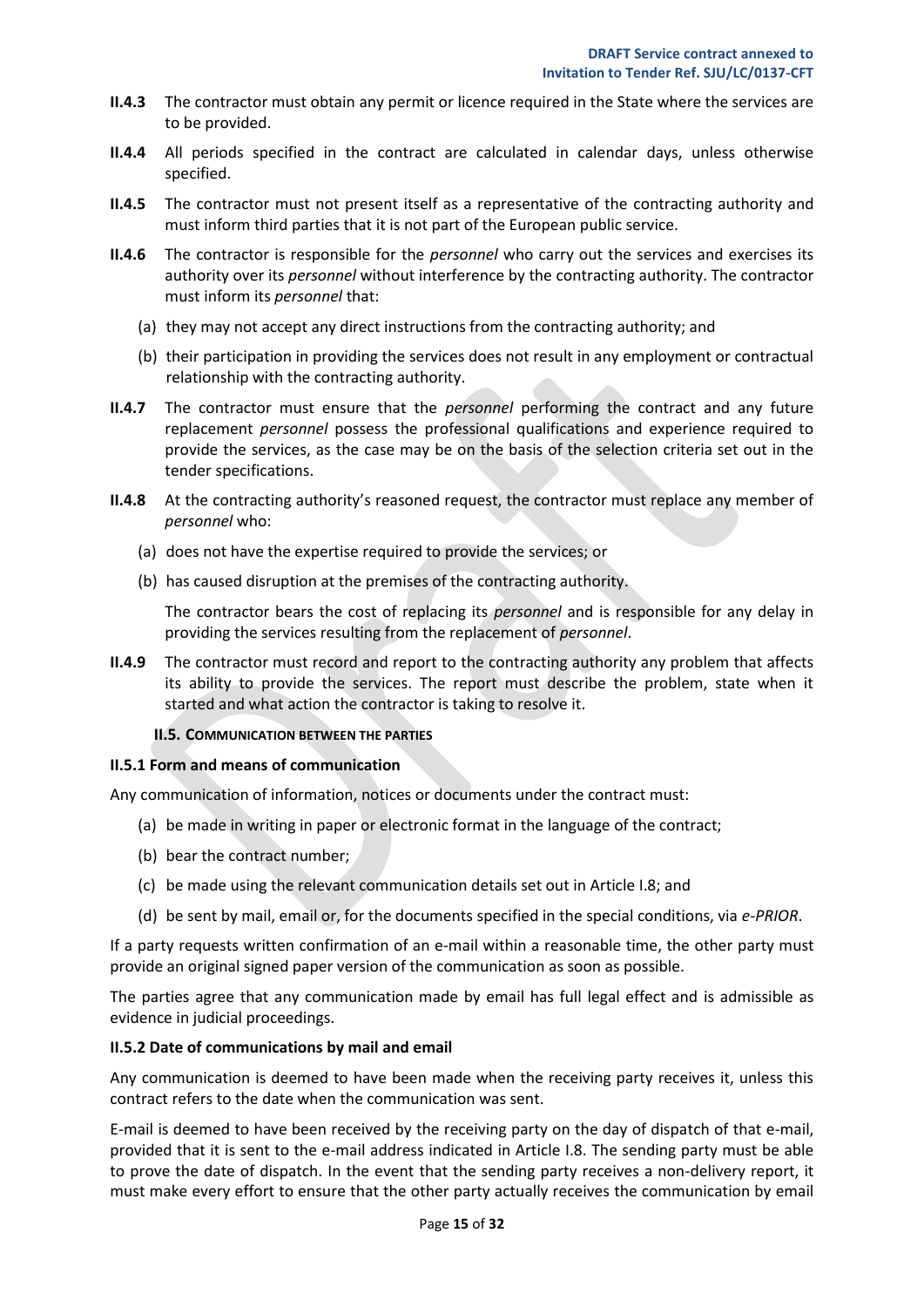or mail. In such a case, the sending party is not held in breach of its obligation to send such communication within a specified deadline.

Mail sent to the contracting authority is deemed to have been received by the contracting authority on the date on which the department responsible referred to in Article I.8 registers it.

*Formal notifications* are considered to have been received by the receiving party on the date of receipt indicated in the proof received by the sending party that the message was delivered to the specified recipient.

## <span id="page-15-0"></span>**II.5.3 Submission of e-documents via e-PRIOR**

If provided for in the special conditions, the exchange of electronic documents (e-documents) such as invoices between the parties is automated through the use of the *e-PRIOR* platform. This platform provides two possibilities for such exchanges: either through web services (machine-to-machine connection) or through a web application (the *supplier portal*).

The contracting authority takes the necessary measures to implement and maintain electronic systems that enable the *supplier portal* to be used effectively.

In the case of machine-to-machine connection, a direct connection is established between the parties' *back offices*. In this case, the parties take the measures necessary on their side to implement and maintain electronic systems that enable the machine-to-machine connection to be used effectively. The electronic systems are specified in the *interface control document*. The contractor (or leader in the case of a joint tender) must take the necessary technical measures to set up a machineto-machine connection and at its own cost.

If communication via the *supplier portal* or via the web services (machine-to-machine connection) is hindered by factors beyond the control of one party, it must *notify* the other immediately and the parties must take the necessary measures to restore this communication.

If it is impossible to restore the communication within two working days, one party must *notify* the other that alternative means of communication specified in Article II.5.1 will be used until the *supplier portal* or the machine-to-machine connection is restored.

When a change in the *interface control document* requires adaptations, the contractor (or leader in the case of a joint tender) has up to six months from receipt of the *notification* to implement this change. This period can be shortened by mutual agreement of the parties. This period does not apply to urgent measures required by the security policy of the contracting authority to ensure integrity, confidentiality and non-repudiation of information and the availability of *e-PRIOR*, which must be applied immediately.

## <span id="page-15-1"></span>**II.5.4 Validity and date of e-documents**

The parties agree that any e-document, including related attachments exchanged via *e-PRIOR*:

- (a) is considered as equivalent to a paper document;
- (b) is deemed to be the original of the document;
- (c) is legally binding on the parties once an *e-PRIOR* authorised person has performed the 'sign' action in *e-PRIOR* and has full legal effect; and
- (d) constitutes evidence of the information contained in it and is admissible as evidence in judicial proceedings.

The parties expressly waive any rights to contest the validity of such a document solely on the grounds that communications between the parties occurred through *e-PRIOR* or that the document has been signed through *e-PRIOR*. If a direct connection is established between the parties' *back offices* to allow electronic transfer of documents, the parties agree that an e-document, sent as mentioned in the *interface control document*, qualifies as an *EDI message*.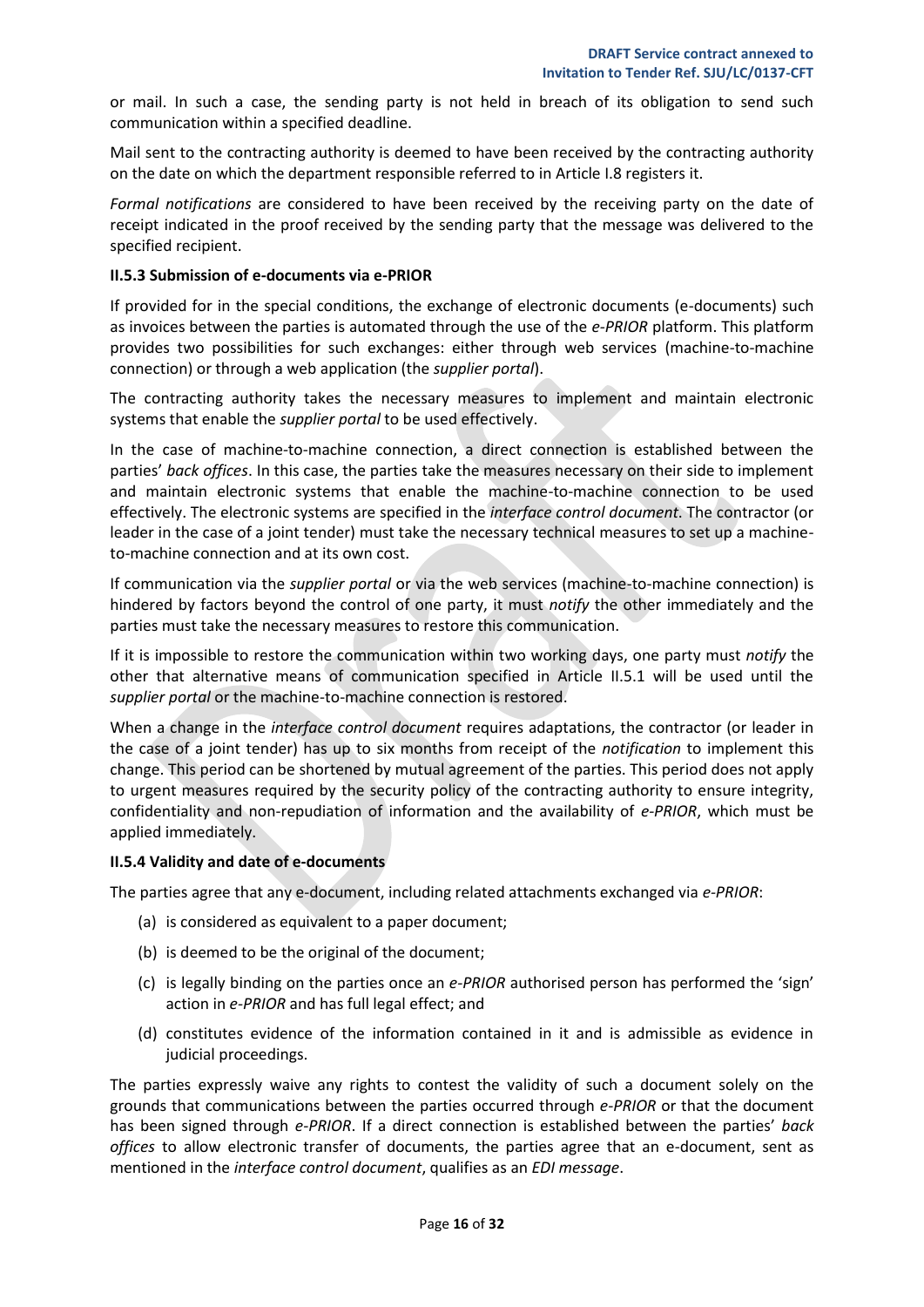If the e-document is dispatched through the *supplier portal*, it is deemed to have been legally issued or sent when the contractor (or leader in the case of a joint tender) is able to successfully submit the e-document without any error messages. The generated PDF and XML document for the e-document are considered as a proof of receipt by the contracting authority.

In the event that an e-document is dispatched using a direct connection established between the parties' *back offices*, the e-document is deemed to have been legally issued or sent when its status is 'received' as defined in the *interface control document*.

When using the *supplier portal*, the contractor (or leader in the case of a joint tender) can download the PDF or XML message for each e-document for one year after submission. After this period, copies of the e-documents are no longer available for automatic download from the *supplier portal*.

## <span id="page-16-0"></span>**II.5.5 Authorised persons in e-PRIOR**

The contractor submits a request for each person who needs to be assigned the role of 'user' in *e-PRIOR*. These persons are identified by means of the European Communication Authentication Service (ECAS) and authorised to access and perform actions in *e-PRIOR* within the permissions of the user roles that the contracting authority has assigned to them.

User roles enabling these *e-PRIOR* authorised persons to sign legally binding documents such as specific tenders or specific contracts are granted only upon submission of supporting documents proving that the authorised person is empowered to act as a legal representative of the contractor.

## **II.6. LIABILITY**

- <span id="page-16-1"></span>**II.6.1** The contracting authority is not liable for any damage or loss caused by the contractor, including any damage or loss to third parties during or as a consequence of *performance of the contract*.
- **II.6.2** If required by the relevant applicable legislation, the contractor must take out an insurance policy against risks and damage or loss relating to the *performance of the contract*. It must also take out supplementary insurance as reasonably required by standard practice in the industry. Upon request, the contractor must provide evidence of insurance coverage to the contracting authority.
- **II.6.3** The contractor is liable for any loss or damage caused to the contracting authority during or as a consequence of *performance of the contract*, including in the event of subcontracting, but only up to an amount not exceeding three times the total amount of the contract. However, if the damage or loss is caused by the gross negligence or wilful misconduct of the contractor or of its *personnel* or subcontractors, the contractor is liable for the whole amount of the damage or loss.
- **II.6.4** If a third party brings any action against the contracting authority in connection with the *performance of the contract*, including any action for alleged breach of intellectual property rights, the contractor must assist the contracting authority in the legal proceedings, including by intervening in support of the contracting authority upon request. If the contracting authority's liability towards the third party is established and that such liability is caused by the contractor during or as a consequence of the *performance of the contract*, Article II.6.3 applies.
- **II.6.5** If the contractor is composed of two or more economic operators (i.e. who submitted a joint tender), they are all jointly and severally liable to the contracting authority for the *performance of the contract*.
- **II.6.6** The contracting authority is not liable for any loss or damage caused to the contractor during or as a consequence of *performance of the contract*, unless the loss or damage was caused by wilful misconduct or gross negligence of the contracting authority.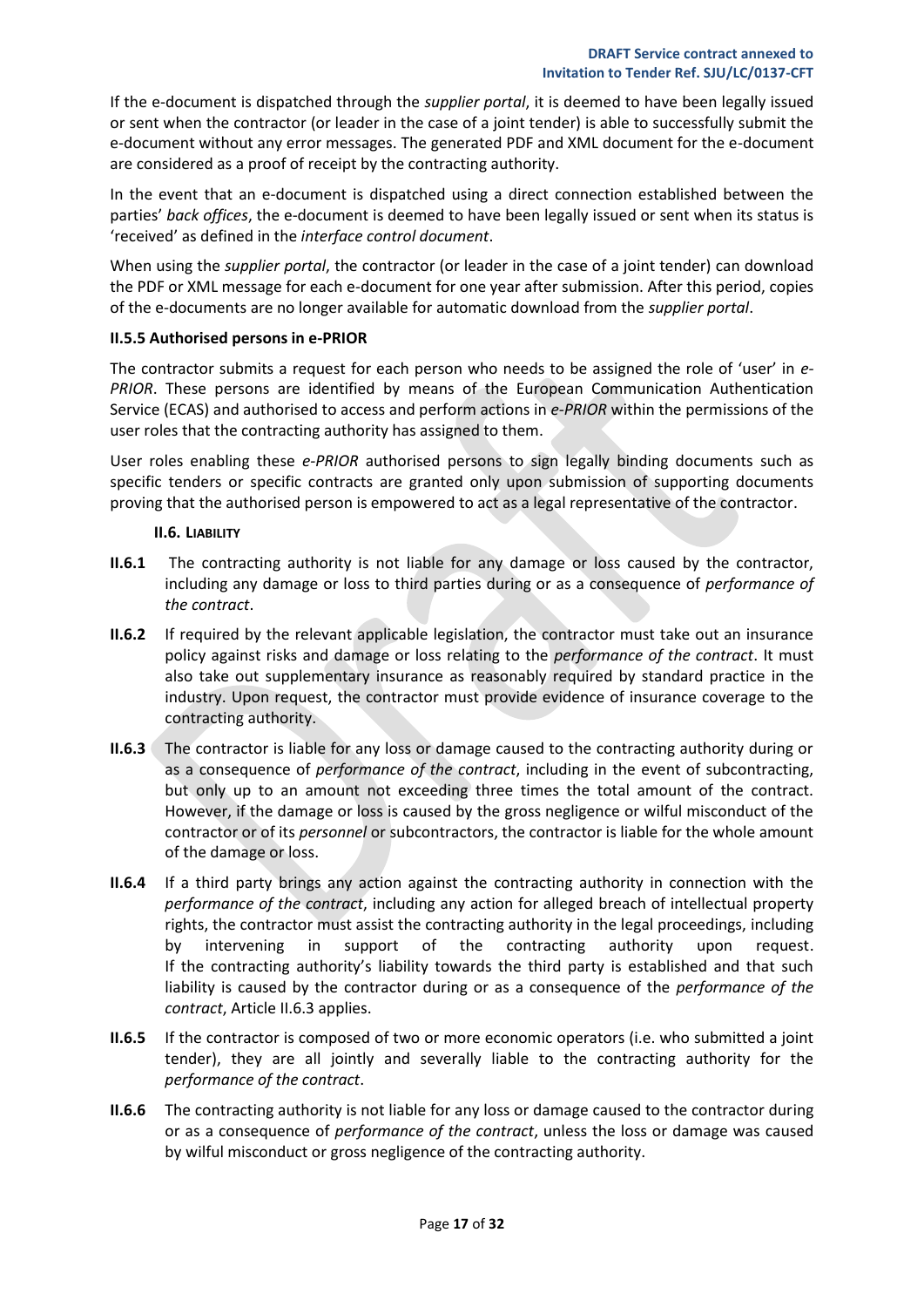#### **II.7. CONFLICT OF INTEREST AND PROFESSIONAL CONFLICTING INTERESTS**

- <span id="page-17-0"></span>**II.7.1** The contractor must take all the necessary measures to prevent any situation of *conflict of interest* or *professional conflicting interest.*
- **II.7.2** The contractor must *notify* the contracting authority in writing as soon as possible of any situation that could constitute a *conflict of interest* or a *professional conflicting interest* during the *performance of the contract*. The contractor must immediately take action to rectify the situation.

The contracting authority may do any of the following:

- (a) verify that the contractor's action is appropriate;
- (b) require the contractor to take further action within a specified deadline;
- **II.7.3** The contractor must pass on all the relevant obligations in writing to:
	- (a) its *personnel*;
	- (b) any natural person with the power to represent it or take decisions on its behalf;
	- (c) third parties involved in the *performance of the contract*, including subcontractors.

The contractor must also ensure that the persons referred to above are not placed in a situation which could give rise to conflicts of interest.

#### **II.8. CONFIDENTIALITY**

- <span id="page-17-1"></span>**II.8.1** The contracting authority and the contractor must treat with confidentiality any information or documents, in any format, disclosed in writing or orally relating to the *performance of the contract* and identified in writing as confidential.
- **II.8.2** Each party must:
- (a) not use *confidential information or documents* for any purpose other than to perform its obligations under the contract without the prior written agreement of the other party;
- (b) ensure the protection of such *confidential information or documents* with the same level of protection as its own *confidential information* and in any case with due diligence;
- (c) not disclose, directly or indirectly, *confidential information or documents* to third parties without the prior written agreement of the other party.
- **II.8.3** The confidentiality obligations set out in this Article are binding on the contracting authority and the contractor during the *performance of the contract* and for as long as the information or documents remain confidential unless:
- (a) the disclosing party agrees to release the receiving party from the confidentiality obligation earlier;
- (b) the *confidential information or documents* become public through other means than a breach of the confidentiality obligation;
- (c) the applicable law requires the disclosure of the *confidential information or documents*.
- **II.8.4** The contractor must obtain from any natural person with the power to represent it or take decisions on its behalf, as well as from third parties involved in the *performance of the contract*, a commitment that they will comply with this Article. At the request of the contracting authority, the contractor must provide a document providing evidence of this commitment.

#### **II.9. PROCESSING OF PERSONAL DATA**

<span id="page-17-2"></span>**II.9.1** Any personal data included in the contract must be processed in accordance with Regulation (EC) No 45/2001 of the European Parliament and of the Council of 18 December 2000 on the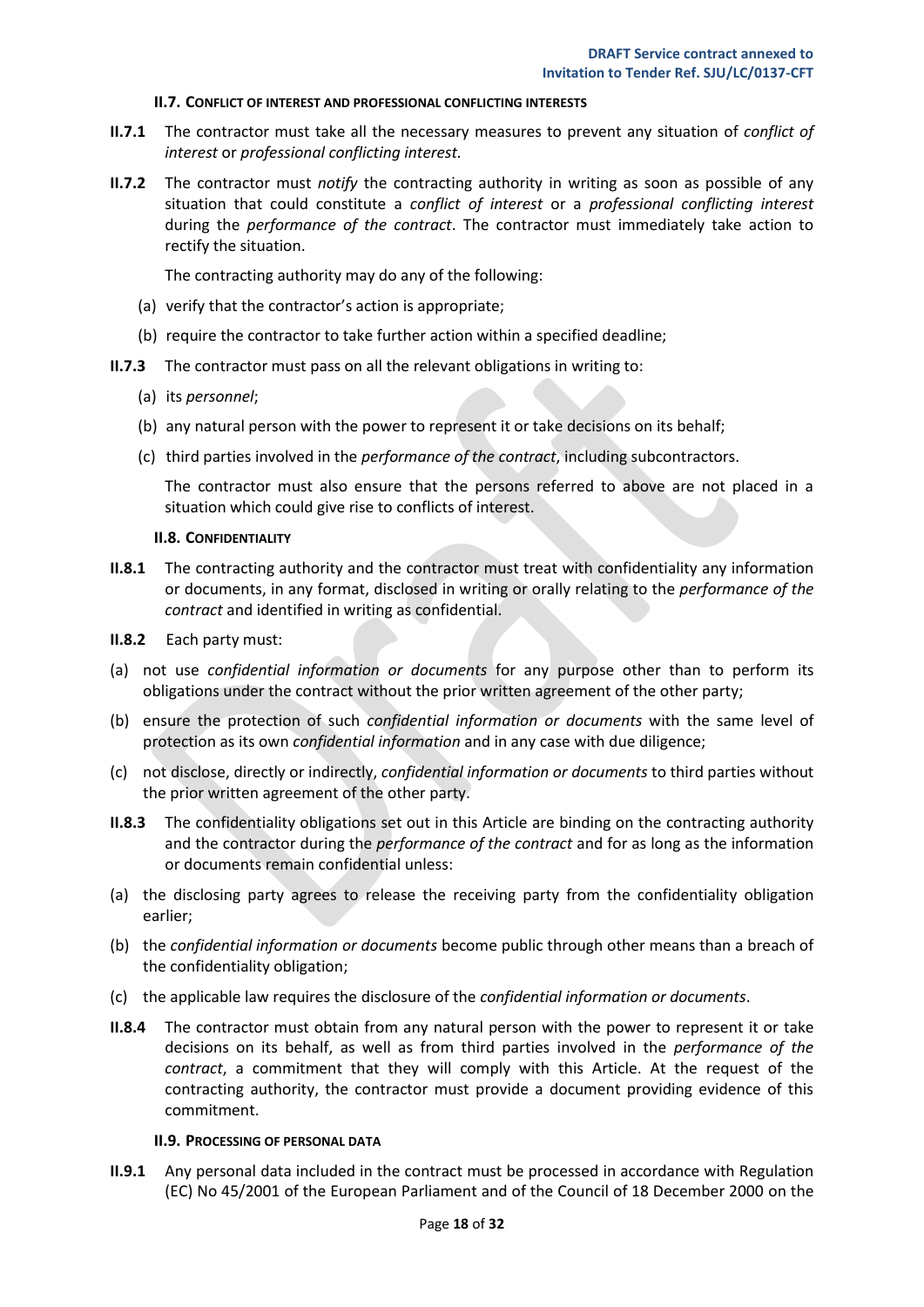protection of individuals with regard to the processing of personal data by the Community institutions and bodies and on the free movement of such data. Such data must be processed by the data controller solely for the purposes of the performance, management and monitoring of the contract. This does not affect its possible transmission to bodies entrusted with monitoring or inspection tasks in application of Union law.

- **II.9.2** The contractor has the right to access its personal data and the right to rectify any such data. The contractor should address any queries concerning the processing of its personal data to the data controller.
- **II.9.3** The contractor has right of recourse at any time to the European Data Protection Supervisor.
- **II.9.4** If the contract requires the contractor to process any personal data, the contractor may act only under the supervision of the data controller, in particular with regard to the purposes of the processing, the categories of data that may be processed, the recipients of the data and the means by which the data subject may exercise its rights
- **II.9.5** The contractor must grant *personnel* access to the data to the extent strictly necessary for the performance, management and monitoring of the contract.
- **II.9.6** The contractor must adopt appropriate technical and organisational security measures giving due regard to the risks inherent in the processing and to the nature of the personal data concerned in order to:
	- (a) prevent any unauthorised person from gaining access to computer systems processing personal data, and especially:
		- (i) unauthorised reading, copying, alteration or removal of storage media;

(ii) unauthorised data inputting, as well as any unauthorised disclosure, alteration or erasure of stored personal data;

(iii) unauthorised use of data-processing systems by means of data transmission facilities;

- (b) ensure that authorised users of a data-processing system can access only the personal data to which their access right refers;
- (c) record which personal data have been communicated, when and to whom;
- (d) ensure that personal data being processed on behalf of third parties can be processed only in the manner prescribed by the contracting authority;
- (e) ensure that, during communication of personal data and transport of storage media, the data cannot be read, copied or erased without authorisation;
- (f) design its organisational structure in such a way that it meets data protection requirements.

## **II.10. SUBCONTRACTING**

- <span id="page-18-0"></span>**II.10.1** The contractor must not subcontract and have the contract performed by third parties beyond the third parties already mentioned in its tender without prior written authorisation from the contracting authority.
- **II.10.2** Even if the contracting authority authorises subcontracting, the contractor remains bound by its contractual obligations and is solely responsible for the *performance of this contract*.
- **II.10.3** The contractor must ensure that the subcontract does not affect the rights of the contracting authority under this contract, particularly those under Articles II.8, II.13 and II.24.
- **II.10.4** The contracting authority may request the contractor to replace a subcontractor found to be in a situation provided for in points (d) and (e) of Article II.18.1.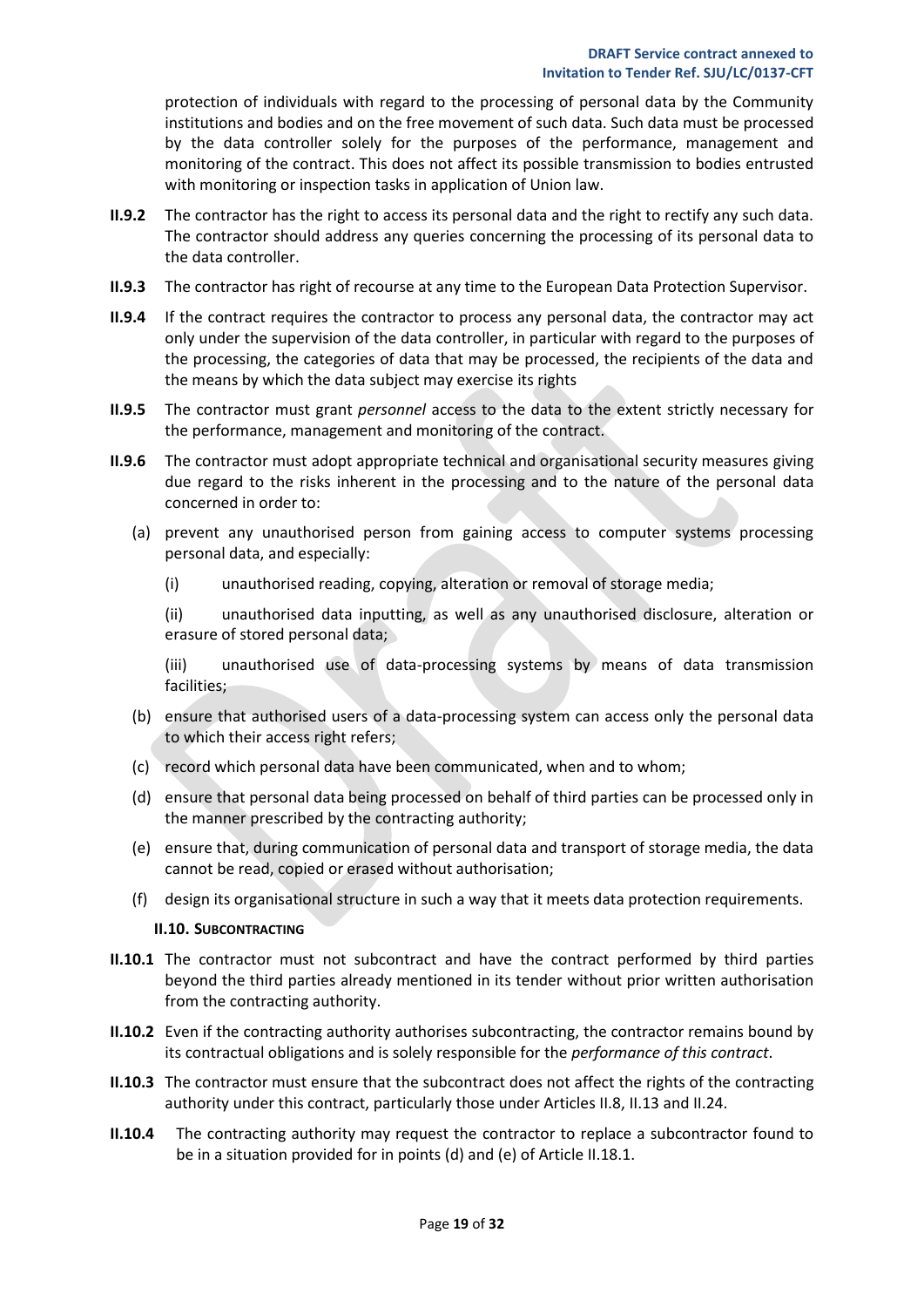#### **II.11. AMENDMENTS**

- <span id="page-19-0"></span>**II.11.1** Any amendment to the contract must be made in writing before all contractual obligations have been fulfilled.
- **II.11.2** Any amendment must not make changes to the contract that might alter the initial conditions of the procurement procedure or result in unequal treatment of tenderers.

#### **II.12. ASSIGNMENT**

- <span id="page-19-1"></span>**II.12.1** The contractor must not assign the rights and obligations arising from the contract, including claims for payments or factoring, without prior written authorisation from the contracting authority. In such cases, the contractor must provide the contracting authority with the identity of the intended assignee.
- **II.12.2** Any right or obligation assigned by the contractor without authorisation is not enforceable against the contracting authority.

#### <span id="page-19-2"></span>**II.13. INTELLECTUAL PROPERTY RIGHTS**

#### **II.13.1. Ownership of the rights in the results**

<span id="page-19-3"></span>The Union acquires irrevocably worldwide ownership of the *results* and of all intellectual property rights under the contract. The intellectual property rights so acquired include any rights, such as copyright and other intellectual or industrial property rights, to any of the *results* and to all technological solutions and information created or produced by the contractor or by its subcontractor in *performance of the contract*. The contracting authority may exploit and use the acquired rights as stipulated in this contract. The Union acquires all the rights from the moment the contracting authority approves the *results* delivered by the contractor. Such delivery and approval are deemed to constitute an effective assignment of rights from the contractor to the Union.

The payment of the price includes any fees payable to the contractor about the acquisition of ownership of rights by the Union including for all forms of exploitation and of use of the *results*.

#### **II.13.2. Licensing rights on pre-existing materials**

<span id="page-19-4"></span>Unless provided otherwise in the special conditions, the Union does not acquire ownership of *preexisting rights* under this contract.

The contractor licenses the *pre-existing rights* on a royalty-free, non-exclusive and irrevocable basis to the Union, which may use the *pre-existing materials* for all the modes of exploitation set out in this contract. All *pre-existing rights* are licensed to the Union from the moment the *results* are delivered and approved by the contracting authority.

The licensing of *pre-existing rights* to the Union under this contract covers all territories worldwide and is valid for the duration of intellectual property rights protection.

The payment of the price as set out in the contract is deemed to also include any fees payable to the contractor in relation to the licensing of *pre-existing rights* to the Union, including for all forms of exploitation and of use of the *results*.

Where *performance of the contract* requires that the contractor uses *pre-existing materials* belonging to the contracting authority, the contracting authority may request that the contractor signs an adequate licence agreement. Such use by the contractor will not entail any transfer of rights to the contractor and is limited to the needs of this contract.

#### **II.13.3. Exclusive rights**

<span id="page-19-5"></span>The Union acquires the following exclusive rights:

(a) reproduction: the right to authorise or prohibit direct or indirect, temporary or permanent reproduction of the *results* by any means (mechanical, digital or other) and in any form, in whole or in part;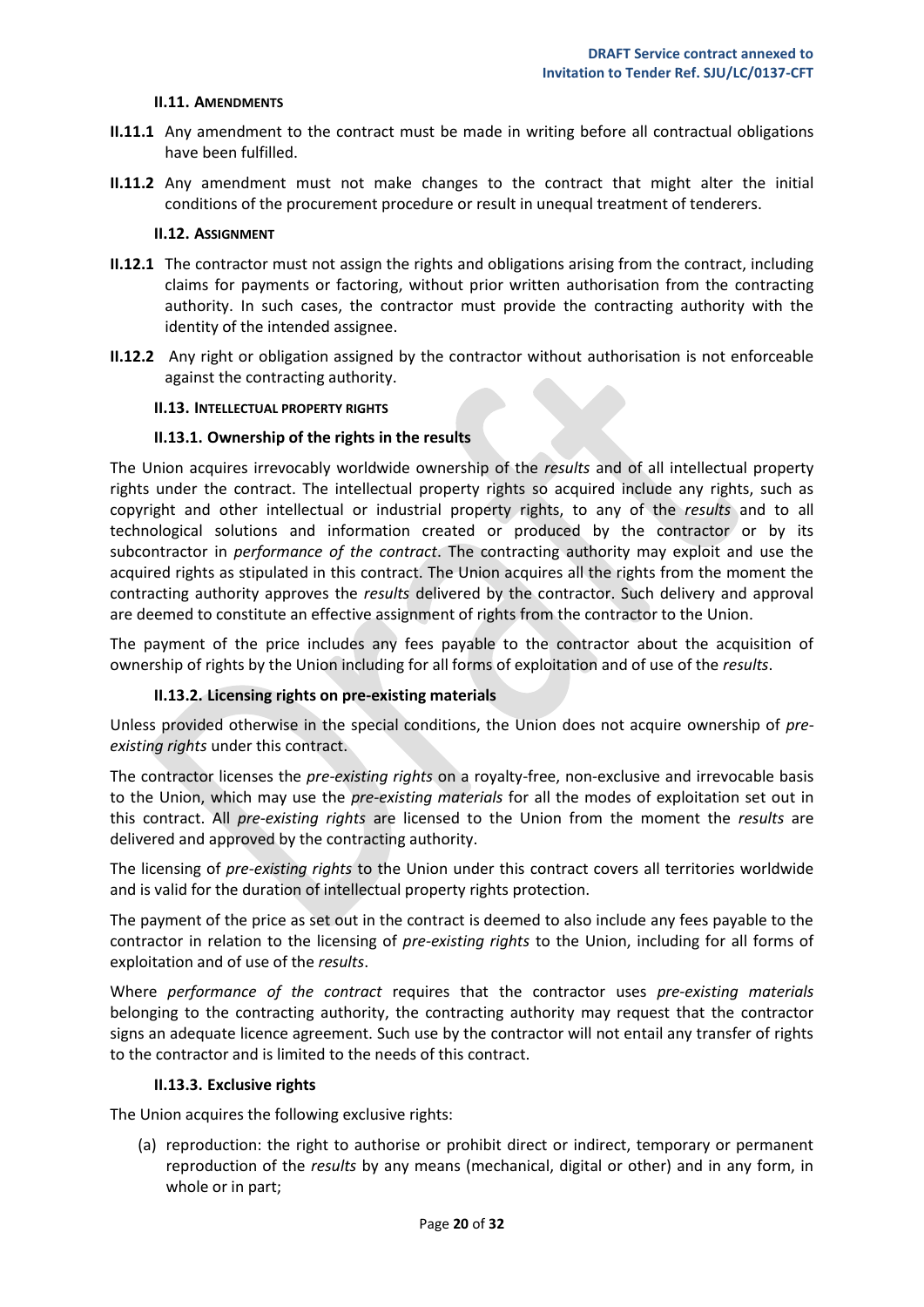- (b) communication to the public: the exclusive right to authorise or prohibit any display, performance or communication to the public, by wire or wireless means, including the making available to the public of the *results* in such a way that members of the public may access them from a place and at a time individually chosen by them; this right also includes the communication and broadcasting by cable or by satellite;
- (c) distribution: the exclusive right to authorise or prohibit any form of distribution of *results* or copies of the *results* to the public, by sale or otherwise;
- (d) rental: the exclusive right to authorise or prohibit rental or lending of the *results* or of copies of the *results*;
- (e) adaptation: the exclusive right to authorise or prohibit any modification of the *results*;
- (f) translation: the exclusive right to authorise or prohibit any translation, adaptation, arrangement, creation of derivative works based on the *results*, and any other alteration of the *results*, subject to the respect of moral rights of authors, where applicable;
- (g) where the *results* are or include a database: the exclusive right to authorise or prohibit the extraction of all or a substantial part of the contents of the database to another medium by any means or in any form; and the exclusive right to authorise or prohibit the re-utilization of all or a substantial part of the contents of the database by the distribution of copies, by renting, by on-line or other forms of transmission;
- (h) where the *results* are or include a patentable subject-matter: the right to register them as a patent and to further exploit such patent to the fullest extent;
- (i) where the *results* are or include logos or subject-matter which could be registered as a trademark: the right to register such logo or subject-matter as a trademark and to further exploit and use it;
- (j) where the *results* are or include know-how: the right to use such know-how as is necessary to make use of the *results* to the full extent provided for by this contract, and the right to make it available to contractors or subcontractors acting on behalf of the contracting authority, subject to their signing of adequate confidentiality undertakings where necessary;
- (k) where the *results* are documents:
	- (i) the right to authorise the reuse of the documents in conformity with the Commission Decision of 12 December 2011 on the reuse of Commission documents (2011/833/EU), to the extent it is applicable and the documents fall within its scope and are not excluded by any of its provisions; for the sake of this provision, 'reuse' and 'document' have the meaning given to it by this Decision;
	- (ii) the right to store and archive the *results* in line with the document management rules applicable to the contracting authority, including digitisation or converting the format for preservation or new use purposes;
- (l) where the *results* are or incorporate software, including source code, object code and, where relevant, documentation, preparatory materials and manuals, in addition to the other rights mentioned in this Article:
	- (i) end-user rights, for all uses by the Union or by subcontractors which result from this contract and from the intention of the parties;
	- (ii) the rights to decompile or disassemble the software;
- (m) to the extent that the contractor may invoke moral rights, the right for the contracting authority, except where otherwise provided in this contract, to publish the *results* with or without mentioning the *creator*(s)' name(s), and the right to decide when and whether the *results* may be disclosed and published.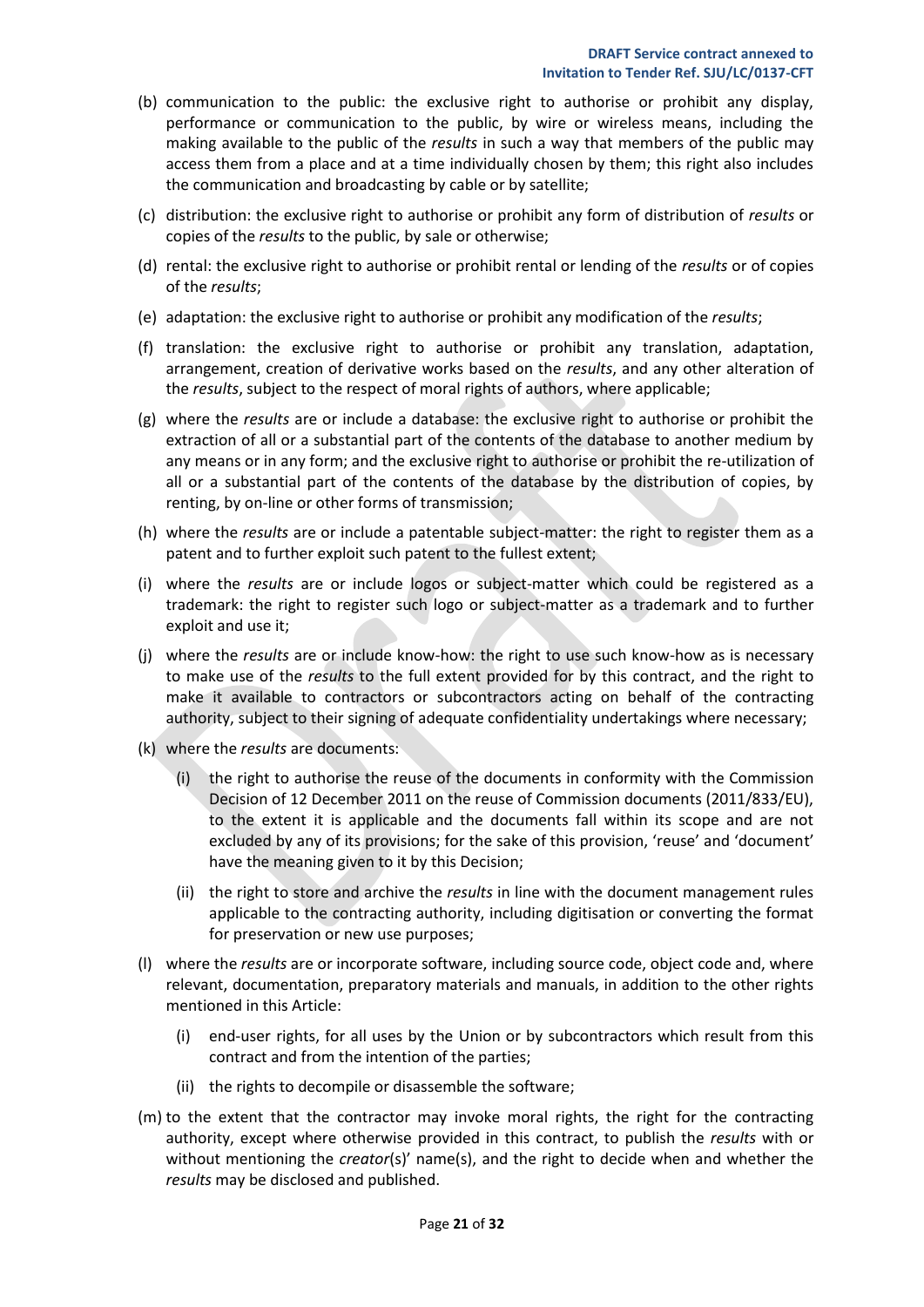The contractor warrants that the exclusive rights and the modes of exploitation may be exercised by the Union on all parts of the *results*, be they created by the contractor or consisting of *pre-existing materials*.

Where *pre-existing materials* are inserted in the *results*, the contracting authority may accept reasonable restrictions impacting on the above list, provided that the said materials are easily identifiable and separable from the rest, that they do not correspond to substantial elements of the *results*, and that, should the need arise, satisfactory replacement solutions exist, at no additional costs to the contracting authority. In such case, the contractor will have to clearly inform the contracting authority before making such choice and the contracting authority has the right to refuse it.

## **II.13.4. Identification of pre-existing rights**

<span id="page-21-0"></span>When delivering the *results*, the contractor must warrant that, for any use that the contracting authority may envisage within the limits set in this contract, the *results* and the *pre-existing material* incorporated in the *results* are free of claims from *creators* or from any third parties and all the necessary *pre-existing rights* have been obtained or licensed.

To that effect, the contractor must establish a list of all *pre-existing rights* to the *results* of this contract or parts thereof, including identification of the rights' owners. If there are no *pre-existing rights* to the *results*, the contractor must provide a declaration to that effect. The contractor must provide this list or declaration to the contracting authority together with the invoice for payment of the balance at the latest.

## **II.13.5. Evidence of granting of pre-existing rights**

<span id="page-21-1"></span>Upon request by the contracting authority, the contractor must provide evidence that it has the ownership or the right to use all the listed *pre-existing rights*, except for the rights owned or licensed by the Union. The contracting authority may request this evidence even after the end of this contract.

This evidence may refer, for example, to rights to: parts of other documents, images, graphs, fonts, tables, data, software, technical inventions, know-how, IT development tools, routines, subroutines or other programs ('background technology'), concepts, designs, installations or pieces of art, data, source or background materials or any other parts of external origin.

This evidence must include, as appropriate:

- (a) the name and version number of a software product;
- (b) the full identification of the work and its author, developer, *creator*, translator, data entry person, graphic designer, publisher, editor, photographer, producer;
- (c) a copy of the licence to use the product or of the agreement granting the relevant rights to the contractor or a reference to this licence;
- (d) a copy of the agreement or extract from the employment contract granting the relevant rights to the contractor where parts of the *results* were created by its *personnel*;
- (e) the text of the disclaimer notice if any.

Provision of evidence does not release the contractor from its responsibilities if it is found that it does not hold the necessary rights, regardless of when and by whom this fact is revealed.

The contractor also warrants that it possesses the relevant rights or powers to execute the transfer and that it has paid or has verified payment of all due fees including fees due to collecting societies, related to the final *results*.

## **II.13.6. Quotation of works in the result**

<span id="page-21-2"></span>In the *result*, the contractor must clearly point out all quotations of existing works. The complete reference should include as appropriate, the following: name of the author, title of the work, date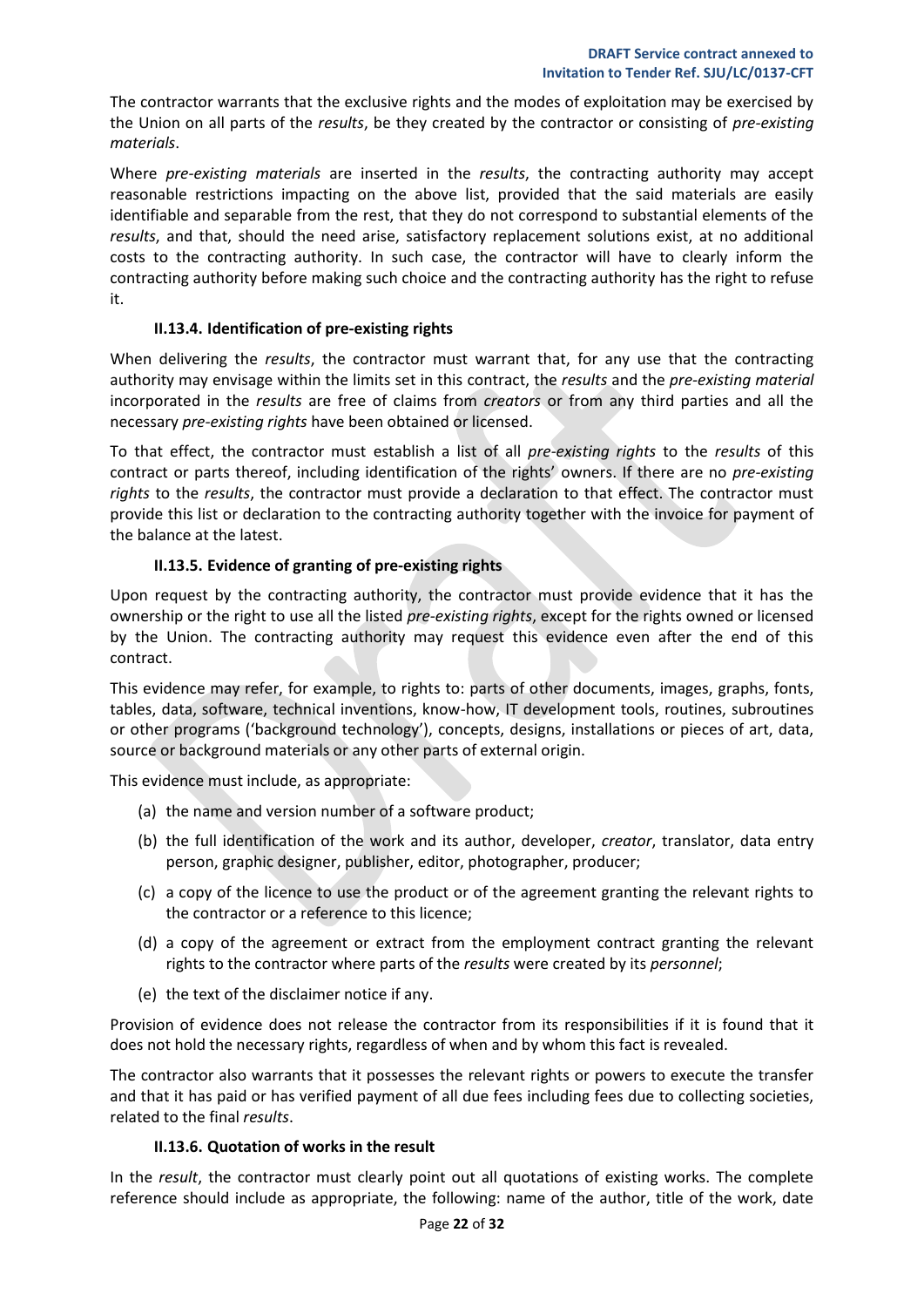and place of publication, date of creation, address of publication on the internet, number, volume and other information that allows the origin to be easily identified.

## **II.13.7. Moral rights of creators**

<span id="page-22-0"></span>By delivering the *results*, the contractor warrants that the *creators* will not object to the following on the basis of their moral rights under copyright:

- (a) that their names be mentioned or not mentioned when the *results* are presented to the public;
- (b) that the *results* be divulged or not after they have been delivered in their final version to the contracting authority;
- (c) that the *results* be adapted, provided that this is done in a manner which is not prejudicial to the *creator*'s honour or reputation.

If moral rights on parts of the *results* protected by copyright may exist, the contractor must obtain the consent of *creators* regarding the granting or waiver of the relevant moral rights in accordance with the applicable legal provisions and be ready to provide documentary evidence upon request.

## **II.13.8. Image rights and sound recordings**

<span id="page-22-1"></span>If natural persons appear in a *result* or their voice or any other private element is recorded in a recognisable manner, the contractor must obtain a statement by these persons (or, in the case of minors, by the persons exercising parental authority) giving their permission for the described use of their image, voice or private element and, on request, submit a copy of the permission to the contracting authority. The contractor must take the necessary measures to obtain such consent in accordance with the applicable legal provisions.

## **II.13.9. Copyright notice for pre-existing rights**

<span id="page-22-2"></span>When the contractor retains *pre-existing rights* on parts of the *results*, reference must be inserted to that effect when the *result* is used as set out in Article I.10.1, with the following disclaimer: '© year — European Union. All rights reserved. Certain parts are licensed under conditions to the EU', or with any other equivalent disclaimer as the contracting authority may consider best appropriate, or as the parties may agree on a case-by-case basis. This does not apply where inserting such reference would be impossible, notably for practical reasons.

## **II.13.10. Visibility of Union funding and disclaimer**

<span id="page-22-3"></span>When making use of the *results*, the contractor must declare that they have been produced under a contract with the Union and that the opinions expressed are those of the contractor only and do not represent the contracting authority's official position. The contracting authority may waive this obligation in writing or provide the text of the disclaimer.

## **II.14. FORCE MAJEURE**

- <span id="page-22-4"></span>**II.14.1** If a party is affected by *force majeure*, it must immediately *notify* the other party, stating the nature of the circumstances, their likely duration and foreseeable effects.
- **II.14.2** A party is not liable for any delay or failure to perform its obligations under the contract if that delay or failure is a *result* of *force majeure*. If the contractor is unable to fulfil its contractual obligations owing to *force majeure*, it has the right to remuneration only for the services actually provided.
- **II.14.3** The parties must take all necessary measures to limit any damage due to *force majeure.*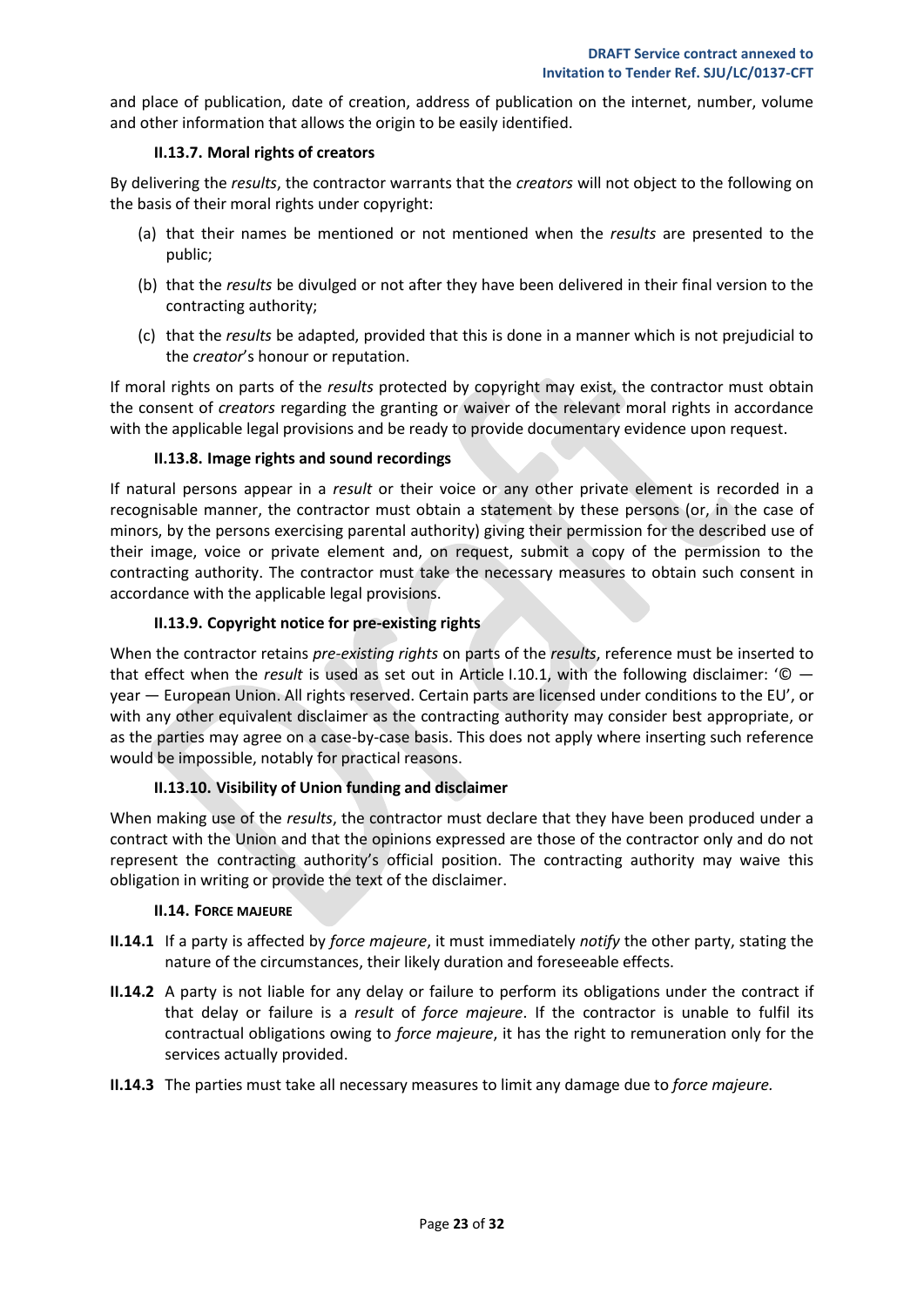#### <span id="page-23-0"></span>**II.15. LIQUIDATED DAMAGES**

## **II.15.1. Delay in delivery**

<span id="page-23-1"></span>If the contractor fails to perform its contractual obligations within the applicable time limits set out in this contract, the contracting authority may claim liquidated damages for each day of delay using the following formula:

0.3 x (*V/d)*

where

*V* is the price of the relevant purchase or deliverable or *result* or, failing that, the price specified in Article I.4.1;

*d* is the duration specified for delivery of the relevant purchase or deliverable or *result* or, failing that, the duration of *performance of the contract* specified in Article I.3.3 expressed in days.

Liquidated damages may be imposed together with a reduction in price under the conditions laid down in Article II.16.

## **II.15.2. Procedure**

<span id="page-23-2"></span>The contracting authority must *formally notify* the contractor of its intention to apply liquidated damages and the corresponding calculated amount.

The contractor has 30 days following the date of receipt to submit observations. Failing that, the decision becomes enforceable the day after the time limit for submitting observations has elapsed.

If the contractor submits observations, the contracting authority, taking into account the relevant observations, must *notify* the contractor:

(a) of the withdrawal of its intention to apply liquidated damages; or

<span id="page-23-3"></span>(b) of its final decision to apply liquidated damages and the corresponding amount.

## **II.15.3. Nature of liquidated damages**

The parties expressly acknowledge and agree that any amount payable under this Article is not a penalty and represents a reasonable estimate of fair compensation for the damage incurred due to failure to provide the services within the applicable time limits set out in this contract.

## **II.15.4. Claims and liability**

<span id="page-23-4"></span>Any claim for liquidated damages does not affect the contractor's actual or potential liability or the contracting authority's rights under Article II.18.

## <span id="page-23-5"></span>**II.16. REDUCTION IN PRICE**

## **II.16.1. Quality standards**

<span id="page-23-6"></span>If the contractor fails to provide the service in accordance with the contract ('unperformed obligations') or if it fails to provide the service in accordance with the expected quality levels specified in the tender specifications ('low quality delivery'), the contracting authority may reduce or recover payments proportionally to the seriousness of the unperformed obligations or low quality delivery. This includes in particular cases where the contracting authority cannot approve a *result*, report or deliverable as defined in Article I.5 after the contractor has submitted the required additional information, correction or new version.

A reduction in price may be imposed together with liquidated damages under the conditions of Article II.15.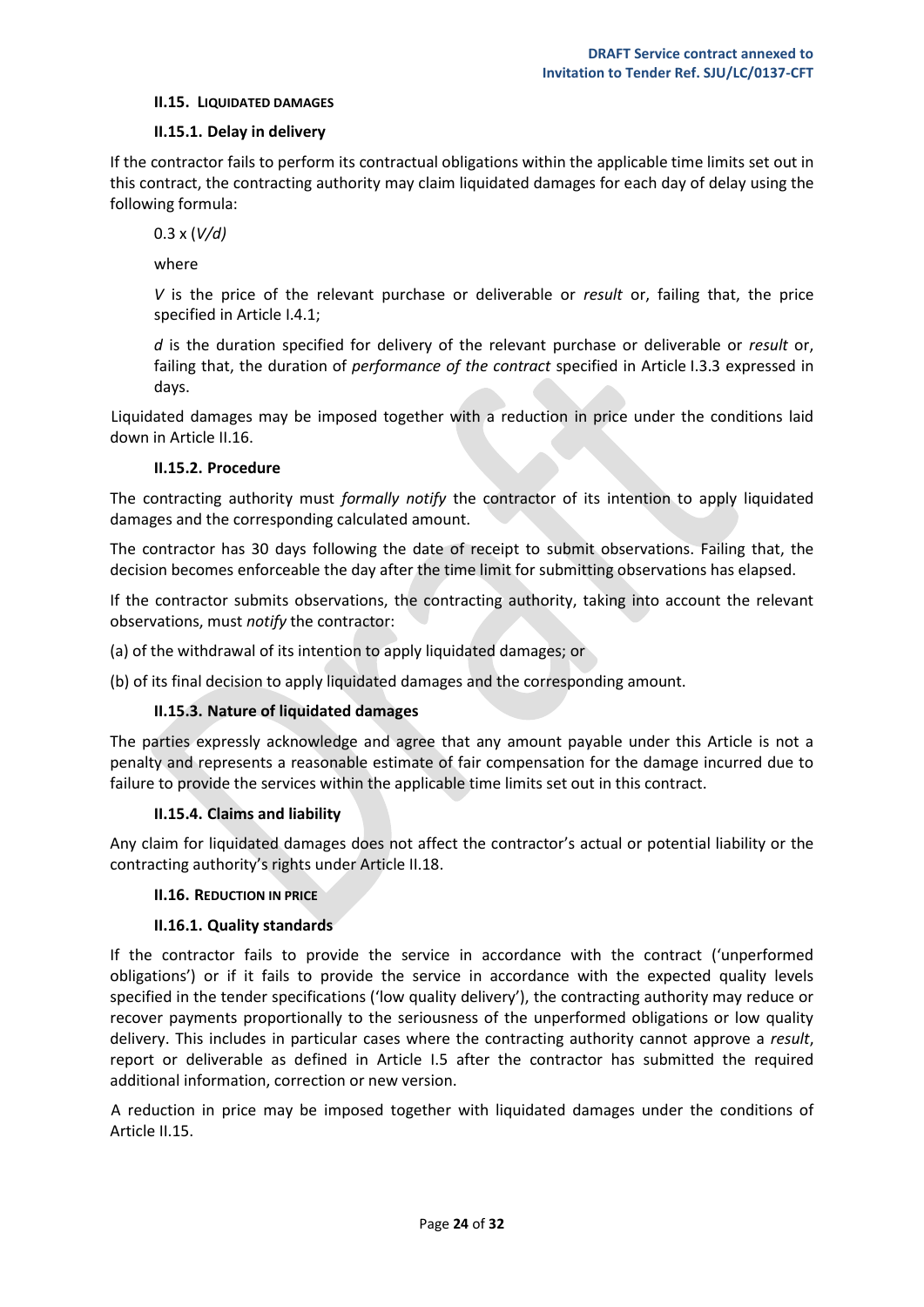#### **II.16.2. Procedure**

<span id="page-24-0"></span>The contracting authority must *formally notify* the contractor of its intention to reduce payment and the corresponding calculated amount.

The contractor has 30 days following the date of receipt to submit observations. Failing that, the decision becomes enforceable the day after the time limit for submitting observations has elapsed.

If the contractor submits observations, the contracting authority, taking into account the relevant observations, must *notify* the contractor:

- (a) of the withdrawal of its intention to reduce payment; or
- <span id="page-24-1"></span>(b) of its final decision to reduce payment and the corresponding amount.

#### **II.16.3. Claims and liability**

Any reduction in price does not affect the contractor's actual or potential liability or the contracting authority's rights under Article II.18.

#### <span id="page-24-2"></span>**II.17. SUSPENSION OF THE PERFORMANCE OF THE CONTRACT**

#### **II.17.1. Suspension by the contractor**

<span id="page-24-3"></span>If the contractor is affected by *force majeure*, it may suspend the *performance of the contract*. The contractor must immediately *notify* the contracting authority of the suspension. The *notification* must include a description of the *force majeure* and state when the contractor expects to resume the *performance of the contract*.

The contractor must *notify* the contracting authority as soon as it is able to resume *performance of the contract*, unless the contracting authority has already terminated the contract.

#### **II.17.2. Suspension by the contracting authority**

<span id="page-24-4"></span>The contracting authority may suspend the *performance of the contract* or any part of it:

(a) if the procedure for awarding the contract or the *performance of the contract* proves to have been subject to *substantial errors, irregularities or fraud*;

(b) in order to verify whether the presumed *substantial errors, irregularities or fraud* actually occurred.

The contracting authority must *formally notify* the contractor of the suspension. Suspension takes effect on the date of *formal notification*, or at a later date if the *formal notification* so provides.

The contracting authority must *notify* the contractor as soon as possible whether:

- (a) it is lifting the suspension; or
- (b) it intends to terminate the contract under Article II.18.1(f) or (j).

<span id="page-24-5"></span>The contractor is not entitled to compensation for suspension of any part of the contract.

#### **II.18. TERMINATION OF THE CONTRACT**

#### **II.18.1. Grounds for termination by the contracting authority**

<span id="page-24-6"></span>The contracting authority may terminate the contract in the following circumstances:

- (a) if provision of the services under the contract has not actually started within 15 days of the scheduled date and the contracting authority considers the new date proposed, if any, unacceptable, taking into account Article II.11.2;
- (b) if the contractor is unable, through its own fault, to obtain any permit or licence required for *performance of the contract*;
- (c) if the contractor does not perform the contract in accordance with the tender specifications or is in breach of another substantial contractual obligation.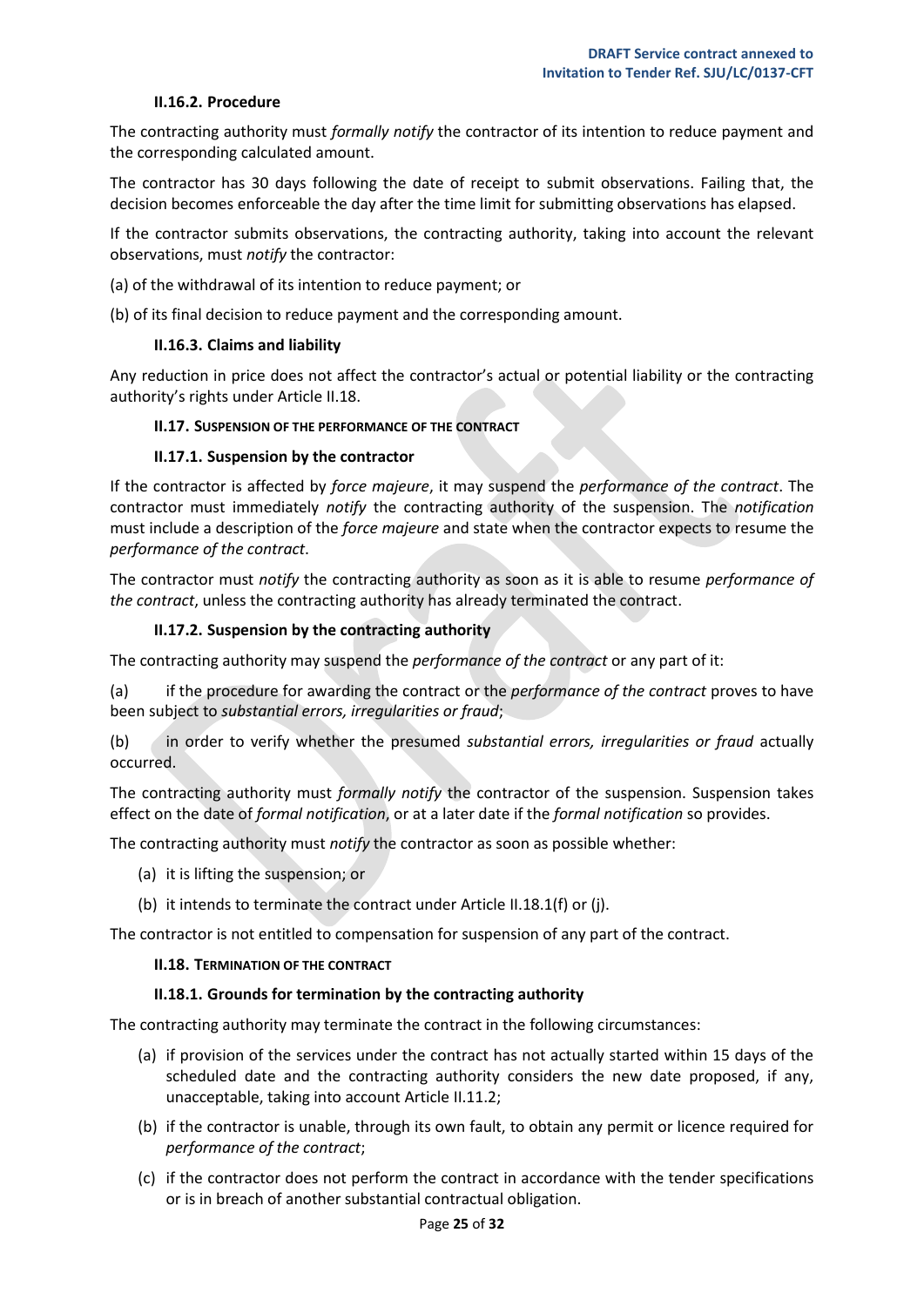- (d) if the contractor or any person that assumes unlimited liability for the debts of the contractor is in one of the situations provided for in points (a) and (b) of Article 106(1) of the Financial Regulation<sup>4</sup>;
- (e) if the contractor or any *related person* is subject to any of the situations provided for in points (c) to (f) of Article 106(1) or to Article 106(2) of the Financial Regulation.
- (f) if the procedure for awarding the contract or the *performance of the contract* prove to have been subject to *substantial errors*, *irregularities* or *fraud*;
- (g) if the contractor does not comply with applicable obligations under environmental, social and labour law established by Union law, national law, collective agreements or by the international environmental, social and labour law provisions listed in Annex X to Directive 2014/24/EU;
- (h) if the contractor is in a situation that could constitute a *conflict of interest* or a *professional conflicting interest* as referred to in Article II.7;
- (i) if a change to the contractor's legal, financial, technical, organisational or ownership situation is likely to substantially affect the *performance of the contract* or substantially modify the conditions under which the contract was initially awarded;
- (j) in the event of *force majeure*, where either resuming implementation is impossible or the necessary ensuing amendments to the contract would mean that the tender specifications are no longer fulfilled or result in unequal treatment of tenderers or contractors;

## **II.18.2. Grounds for termination by the contractor**

<span id="page-25-0"></span>The contractor may terminate the contract if:

- (a) it has evidence that the contracting authority has committed *substantial errors*, *irregularities* or *fraud* in the procedure for awarding the contract or the *performance of the contract*;
- (b) the contracting authority fails to comply with its obligations, in particular the obligation to provide the information needed for the contractor to perform the contract as provided for in the tender specifications.

## **II.18.3. Procedure for termination**

 $\overline{\phantom{a}}$ 

<span id="page-25-1"></span>A party must *formally notify* the other party of its intention to terminate the contract and the grounds for termination.

The other party has 30 days following the date of receipt to submit observations, including the measures it has taken to continue fulfilling its contractual obligations. Failing that, the decision to terminate becomes enforceable the day after the time limit for submitting observations has elapsed.

If the other party submits observations, the party intending to terminate must *formally notify* it either of the withdrawal of its intention to terminate or of its final decision to terminate.

In the cases referred to in points (a) to (d) and (g) to (i) of Article II.18.1 and in Article II.18.2, the date on which the termination takes effect must be specified in the *formal notification*.

In the cases referred to in points (e), (f) and (j) of Article II.18.1, the termination takes effect on the day following the date on which the contractor receives *notification* of termination.

In addition, at the request of the contracting authority and regardless of the grounds for termination, the contractor must provide all necessary assistance, including information, documents and files, to allow the contracting authority to complete, continue or transfer the services to a new contractor or

<sup>4</sup> Regulation (EU, EURATOM) No 966/2012 on the financial rules applicable to the general budget of the Union, as amended [http://eur-lex.europa.eu/legal](http://eur-lex.europa.eu/legal-content/EN/TXT/?uri=celex:32012R0966)[content/EN/TXT/?uri=celex:32012R0966](http://eur-lex.europa.eu/legal-content/EN/TXT/?uri=celex:32012R0966)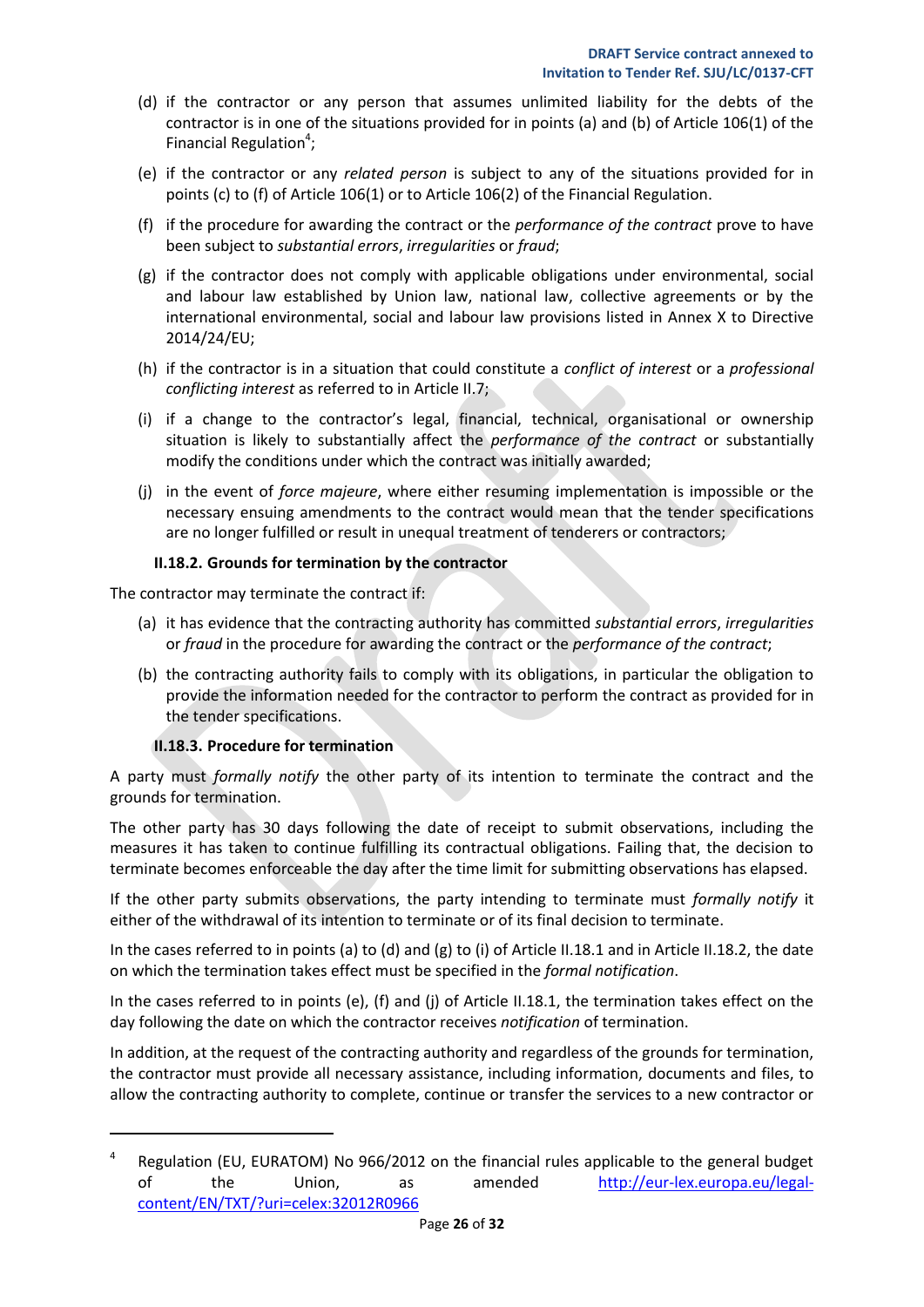internally, without interruption or adverse effect on the quality or continuity of the services. The parties may agree to draw up a transition plan detailing the contractor's assistance unless such plan is already detailed in other contractual documents or in the tender specifications. The contractor must provide such assistance at no additional cost, except if it can demonstrate that it requires substantial additional resources or means, in which case it must provide an estimate of the costs involved and the parties will negotiate an arrangement in good faith.

## **II.18.4. Effects of termination**

<span id="page-26-0"></span>The contractor is liable for damage incurred by the contracting authority as a result of the termination of the contract including the cost of appointing another contractor to provide or complete the services, unless the damage was caused by the situation specified in Article II.18.1 (j) or in Article II.18.2. The contracting authority may claim compensation for such damage.

The contractor is not entitled to compensation for any loss resulting from the termination of the contract, including loss of anticipated profits, unless the loss was caused by the situation specified in Article II.18.2.

The contractor must take all appropriate measures to minimise costs, prevent damage and cancel or reduce its commitments.

Within 60 days of the date of termination, the contractor must submit any report, deliverable or *result* and any invoice required for services that were provided before the date of termination.

In the case of joint tenders, the contracting authority may terminate the contract with each member of the group separately on the basis of points (d), (e) or (g) of Article II.18.1, under the conditions set out in Article II.11.2.

## <span id="page-26-1"></span>**II.19. INVOICES, VALUE ADDED TAX AND E-INVOICING**

## **II.19.1. Invoices and value added tax**

<span id="page-26-2"></span>Invoices must contain the contractor's (or leader's in the case of a joint tender) identification data, the amount, the currency and the date, as well as the contract reference.

Invoices must indicate the place of taxation of the contractor (or leader in the case of a joint tender) for value added tax (VAT) purposes and must specify separately amounts not including VAT and amounts including VAT.

The contracting authority is exempt from all taxes and duties, including VAT, in accordance with Articles 3 and 4 of the Protocol on the privileges and immunities of the European Union.

The contractor (or leader in the case of a joint tender) must complete the necessary formalities with the relevant authorities to ensure that the supplies and services required for *performance of the contract* are exempt from taxes and duties, including VAT.

## **II.19.2. E-invoicing**

<span id="page-26-3"></span>If provided for in the special conditions, the contractor (or leader in the case of a joint tender) submits invoices in electronic format if the conditions regarding electronic signature specified by Directive 2006/112/EC on VAT are fulfilled, i.e. using a qualified electronic signature or through electronic data interchange.

<span id="page-26-4"></span>Reception of invoices by standard format (pdf) or email is not accepted.

#### **II.20. PRICE REVISION**

If a price revision index is provided in Article I.4.2, this Article applies to it.

Prices are fixed and not subject to revision during the first year of the contract.

At the beginning of the second and every following year of the contract, each price may be revised upwards or downwards at the request of one of the parties.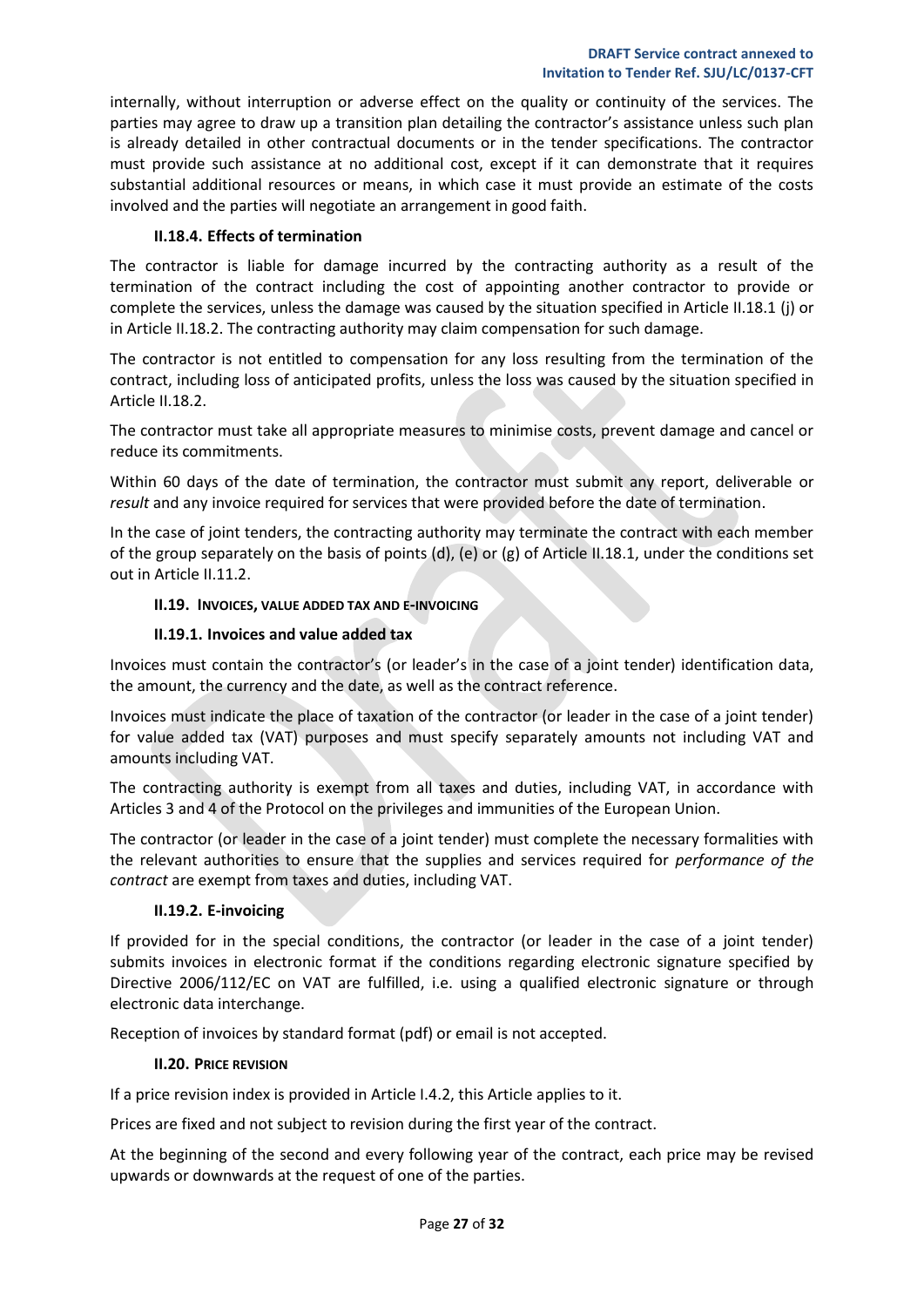A party may request a price revision in writing no later than three months before the anniversary date of entry into force of the contract. The other party must acknowledge the request within 14 days of receipt.

At the anniversary date, the contracting authority must communicate the final index for the month in which the request was received, or failing that, the last provisional index available for that month. The contractor establishes the new price on this basis and communicates it as soon as possible to the contracting authority for verification.

The price revision is calculated using the following formula:

$$
\text{lr}^-
$$

$$
Pr = Po \times (-)
$$

Io

where:  $Pr = \text{revised price}$ 

Po = price in the tender;

Io = index for the month in which the contract enters into force;

Ir = index for the month in which the request to revise prices is received.

## <span id="page-27-0"></span>**II.21. PAYMENTS AND GUARANTEES**

## **II.21.1. Date of payment**

<span id="page-27-1"></span>Payments are deemed to be effected on the date when they are debited to the contracting authority's account.

## **II.21.2. Currency**

<span id="page-27-3"></span><span id="page-27-2"></span>Payments are made in euros or in the currency provided for in Article I.7.

## **II.21.3. Conversion**

The contracting authority makes any conversion between the euro and another currency at the daily euro exchange rate published in the Official Journal of the European Union, or failing that, at the monthly accounting exchange rate, as established by the European Commission and published on the website indicated below, applicable on the day when it issues the payment order.

The contractor makes any conversion between the euro and another currency at the monthly accounting exchange rate, established by the Commission and published on the website indicated below, applicable on the date of the invoice.

<span id="page-27-4"></span>[http://ec.europa.eu/budget/contracts\\_grants/info\\_contracts/inforeuro/inforeuro\\_en.cfm](http://ec.europa.eu/budget/contracts_grants/info_contracts/inforeuro/inforeuro_en.cfm)

## **II.21.4. Costs of transfer**

The costs of the transfer are borne as follows:

- (a) the contracting authority bears the costs of dispatch charged by its bank;
- (b) the contractor bears the costs of receipt charged by its bank;
- (c) the party causing repetition of the transfer bears the costs for repeated transfer.

## **II.21.5. Pre-financing, performance and money retention guarantees**

<span id="page-27-5"></span>If, as provided for in Articles I.5 or I.6*,* a financial guarantee is required for the payment of prefinancing, as performance guarantee or as retention money guarantee, it must fulfil the following conditions:

(a) the financial guarantee is provided by a bank or a financial institution approved by the contracting authority or, at the request of the contractor and with the agreement of the contracting authority, by a third party;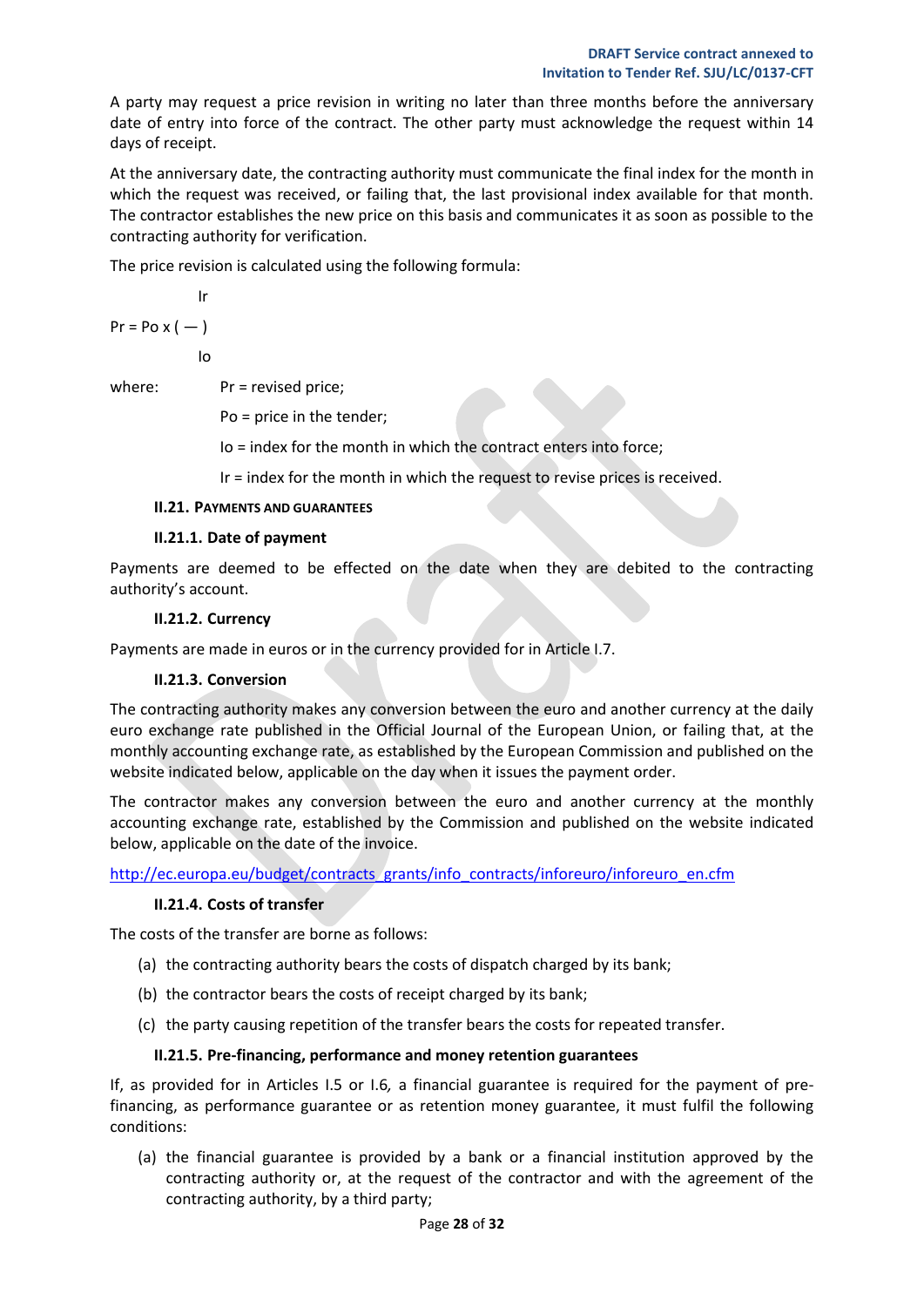(b) the guarantor stands as first-call guarantor and does not require the contracting authority to have recourse against the principal debtor (the contractor).

The contractor bears the cost of providing such guarantee.

Pre-financing guarantees must remain in force until the pre-financing is cleared against interim payments or payment of the balance. Where the payment of the balance takes the form of a debit note, the pre-financing guarantee must remain in force for three months after the debit note is sent to the contractor. The contracting authority must release the guarantee within the following month.

Performance guarantees cover compliance with substantial contractual obligations until the contracting authority has given its final approval for the service. The performance guarantee must not exceed 10 % of the total price of the contract. The contracting authority must release the guarantee fully after final approval of the service, as provided for in the contract.

Retention money guarantees cover full delivery of the service in accordance with the contract including during the contract liability period and until its final approval by the contracting authority. The retention money guarantee must not exceed 10 % of the total price of the contract. The contracting authority must release the guarantee after the expiry of the contract liability period as provided for in the contract.

The contracting authority must not request a retention money guarantee where it has requested a performance guarantee.

## **II.21.6. Interim payments and payment of the balance**

<span id="page-28-0"></span>The contractor (or leader in the case of a joint tender) must send an invoice for interim payment, as provided for in Article I.5 or in the tender specifications.

The contractor (or leader in the case of a joint tender) must send an invoice for payment of the balance within 60 days of the end of the period of provision of the services, as provided for in Article I.5 or in the tender specifications.

Payment of the invoice and approval of documents does not imply recognition of the regularity, authenticity, completeness and correctness of the declarations and information they contain.

<span id="page-28-1"></span>Payment of the balance may take the form of recovery.

## **II.21.7. Suspension of the time allowed for payment**

The contracting authority may suspend the payment periods specified in Article I.5 at any time by *notifying* the contractor (or leader in the case of a joint tender) that its invoice cannot be processed. The reasons the contracting authority may cite for not being able to process an invoice are:

- (a) because it does not comply with the contract;
- (b) because the contractor has not produced the appropriate documents or deliverables; or
- (c) because the contracting authority has observations on the documents or deliverables submitted with the invoice.

The contracting authority must *notify* the contractor (or leader in the case of joint tender) as soon as possible of any such suspension, giving the reasons for it.

Suspension takes effect on the date the contracting authority sends the *notification*. The remaining payment period resumes from the date on which the requested information or revised documents are received or the necessary further verification, including on-the-spot checks, is carried out. Where the suspension period exceeds two months, the contractor (or leader in the case of a joint tender) may request the contracting authority to justify the continued suspension.

Where the payment periods have been suspended following rejection of a document referred to in the first paragraph of this Article and the new document produced is also rejected, the contracting authority reserves the right to terminate the contract in accordance with Article II.18.1(c)*.*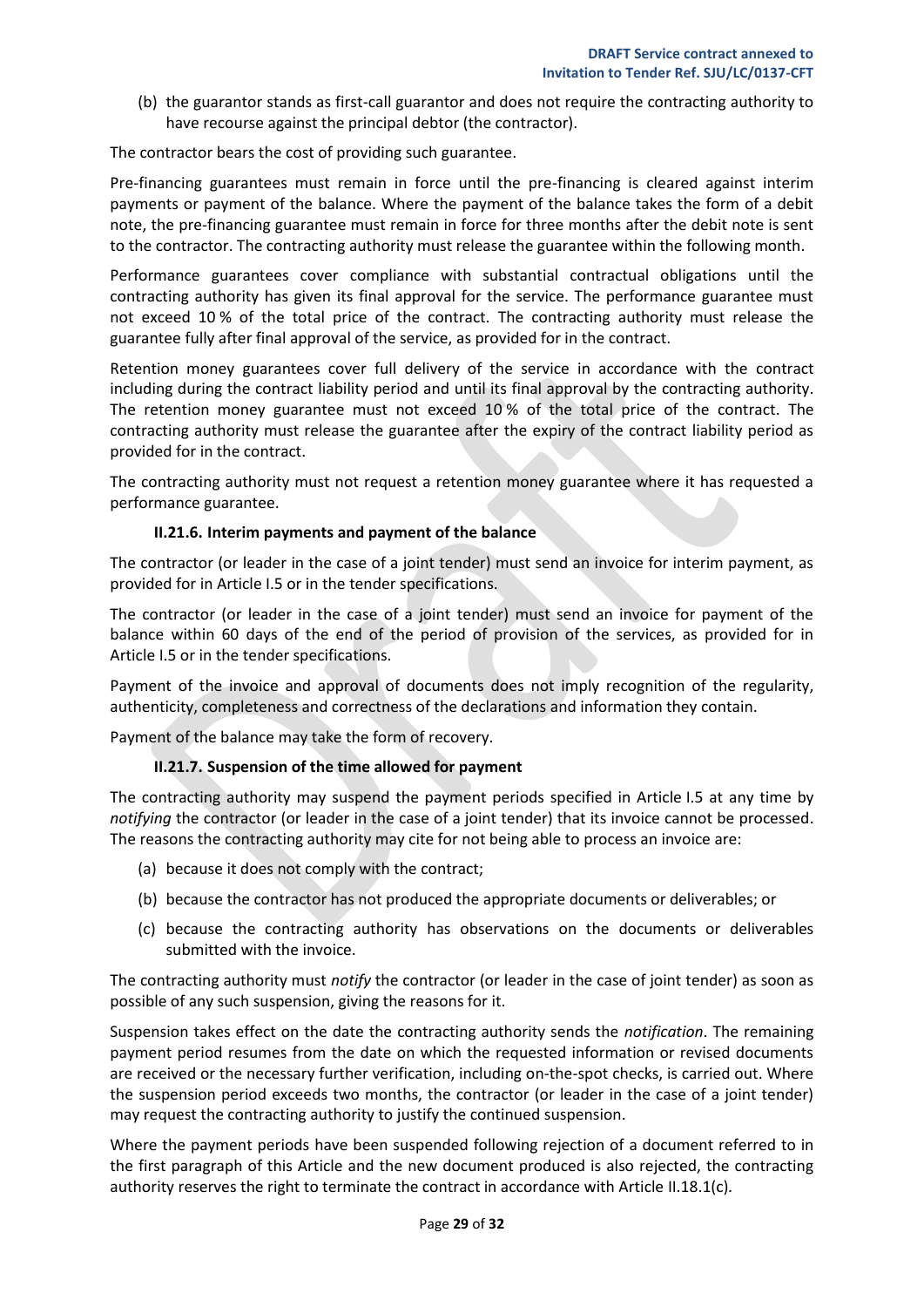#### **II.21.8. Interest on late payment**

<span id="page-29-0"></span>On expiry of the payment periods specified in Article I.5, the contractor (or leader in the case of a joint tender) is entitled to interest on late payment at the rate applied by the European Central Bank for its main refinancing operations in euros (the reference rate) plus eight points. The reference rate is the rate in force, as published in the C series of the *Official Journal of the European Union,* on the first day of the month in which the payment period ends.

Suspension of the payment period as provided for in Article II.21.7 is not considered as giving rise to late payment.

Interest on late payment covers the period running from the day following the due date for payment up to and including the date of payment as defined in Article II.21.1.

However, when the calculated interest is EUR 200 or less, it must be paid to the contractor (or leader in the case of a joint tender) only if it requests it within two months of receiving late payment.

#### **II.22. REIMBURSEMENTS**

- <span id="page-29-1"></span>**II.22.1** If provided for in the special conditions or in the tender specifications, the contracting authority must reimburse expenses directly connected with the provision of the services either when the contractor provides it with supporting documents or on the basis of flat rates.
- **II.22.2** The contracting authority reimburses travel and subsistence expenses on the basis of the shortest itinerary and the minimum number of nights necessary for overnight stay at the destination.
- **II.22.3** The contracting authority reimburses travel expenses as follows:
- (a) travel by air: up to the maximum cost of an economy class ticket at the time of the reservation;
- (b) travel by boat or rail: up to the maximum cost of a first class ticket;
- (c) travel by car: at the rate of one first class rail ticket for the same journey and on the same day;

In addition, the contracting authority reimburses travel outside Union territory if it has given its prior written approval for the expenses.

- **II.22.4** The contracting authority reimburses subsistence expenses on the basis of a daily subsistence allowance as follows:
	- (a) for journeys of less than 200 km for a return trip, no subsistence allowance is payable;
	- (b) the daily subsistence allowance is payable only on receipt of supporting documents proving that the person concerned was present at the destination;
	- (c) the daily subsistence allowance takes the form of a flat-rate payment to cover all subsistence expenses, including meals, local transport including transport to and from the airport or station, insurance and sundries;
	- (d) the daily subsistence allowance is reimbursed at the flat rates specified in Article I.4.3;
	- (e) accommodation is reimbursed on receipt of supporting documents proving the necessary overnight stay at the destination, up to the flat-rate ceilings specified in Article I.4.3.
- **II.22.5** The contracting authority reimburses the cost of shipment of equipment or unaccompanied luggage if it has given prior written approval for the expense.

#### **II.23. RECOVERY**

<span id="page-29-2"></span>**II.23.1** If an amount is to be recovered under the terms of the contract, the contractor must repay the contracting authority the amount in question.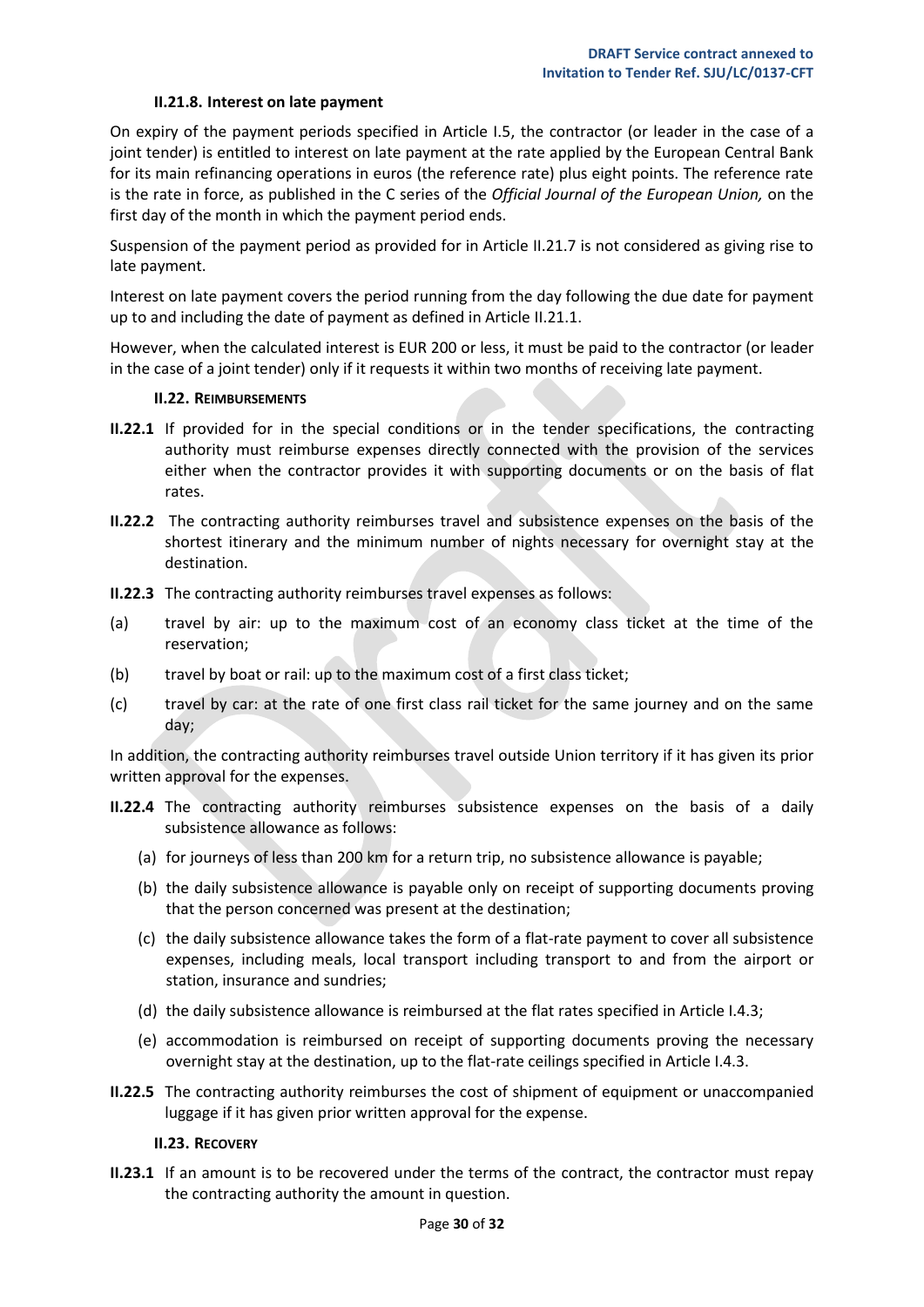#### **II.23.2. Recovery procedure**

<span id="page-30-0"></span>Before recovery, the contracting authority must *formally notify* the contractor of its intention to recover the amount it claims, specifying the amount due and the reasons for recovery and inviting the contractor to make any observations within 30 days of receipt.

If no observations have been submitted or if, despite the observations submitted, the contracting authority decides to pursue the recovery procedure, it must confirm recovery by *formally notifying* a debit note to the contractor, specifying the date of payment. The contractor must pay in accordance with the provisions specified in the debit note.

If the contractor does not pay by the due date, the contracting authority may, after informing the contractor in writing, recover the amounts due:

- (a) by offsetting them against any amounts owed to the contractor by the Union or by the European Atomic Energy Community;
- (b) by calling in a financial guarantee if the contractor has submitted one to the contracting authority;
- (c) by taking legal action.

#### **II.23.3. Interest on late payment**

<span id="page-30-1"></span>If the contractor does not honour the obligation to pay the amount due by the date set by the contracting authority in the debit note, the amount due bears interest at the rate indicated in Article II.21.8. Interest on late payments will cover the period starting on the day after the due date for payment and ending on the date when the contracting authority receives the full amount owed.

Any partial payment is first entered against charges and interest on late payment and then against the principal amount.

#### **II.23.4. Recovery rules in the case of joint tender**

<span id="page-30-2"></span>If the contract is signed by a group (joint tender), the group is jointly and severally liable under the conditions set out in Article II.6 (liability). The contracting authority first claims the full amount to the leader of the group.

If the leader does not pay by the due date and if the amount cannot be offset in accordance with Article II.23.2 (a), the contracting authority may claim the full amount to any other member of the group by *notifying* the debit note already sent to the leader under Article II.23.2.

#### **II.24. CHECKS AND AUDITS**

<span id="page-30-3"></span>**II.24.1** The contracting authority and the European Anti-Fraud Office may check or require an audit on the *performance of the contract*. This may be carried out either by OLAF's own staff or by any outside body authorised to do so on its behalf.

Such checks and audits may be initiated at any moment during the *performance of the contract* and up to five years starting from the payment of the balance.

The audit procedure is initiated on the date of receipt of the relevant letter sent by the contracting authority. Audits are carried out on a confidential basis.

- **II.24.2** The contractor must keep all original documents stored on any appropriate medium, including digitised originals if authorised under national law, for a period of five years starting from the payment of the balance.
- **II.24.3** The contractor must grant the contracting authority's staff and outside *personnel* authorised by the contracting authority the appropriate right of access to sites and premises where the contract is performed and to all the information, including information in electronic format, needed to conduct such checks and audits. The contractor must ensure that the information